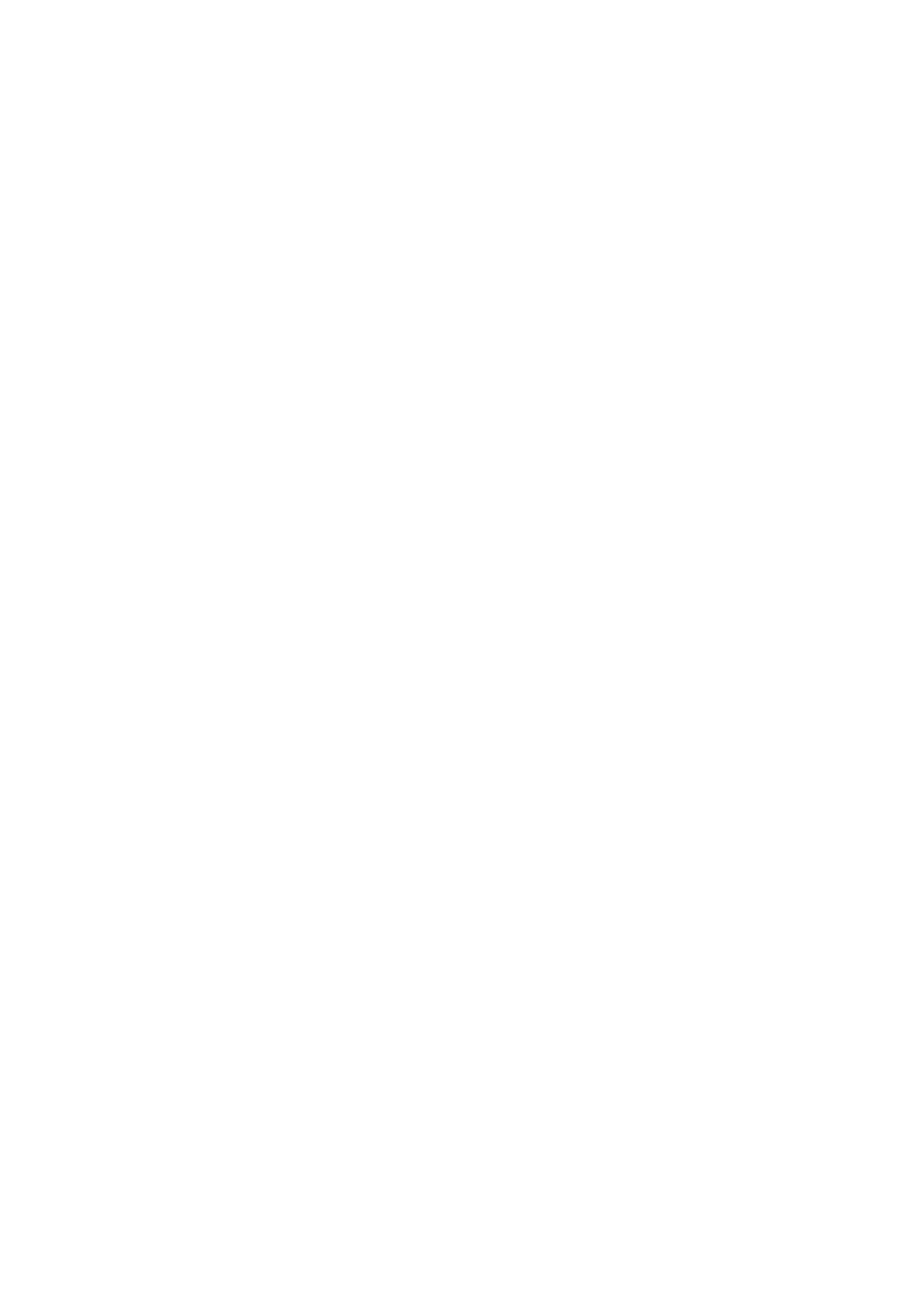## **In the case of Nana Muradyan v. Armenia,**

The European Court of Human Rights (Fourth Section), sitting as a Chamber composed of:

Yonko Grozev, *President,* Tim Eicke, Armen Harutyunyan, Gabriele Kucsko-Stadlmayer, Pere Pastor Vilanova, Jolien Schukking, Ana Maria Guerra Martins, *judges,*

and Ilse Freiwirth, *Deputy Section Registrar,*

Having regard to:

the application (no. 69517/11) against the Republic of Armenia lodged with the Court under Article 34 of the Convention for the Protection of Human Rights and Fundamental Freedoms ("the Convention") by an Armenian national, Ms Nana Muradyan ("the applicant"), on 23 January 2012;

the decision to give notice of the application to the Armenian Government ("the Government");

the parties' observations;

Having deliberated in private on 27 May and 21 September 2021 and 15 March 2022,

Delivers the following judgment, which was adopted on that last-mentioned date:

# INTRODUCTION

1. The case concerns the death of the applicant's son, allegedly by suicide, during his compulsory military service and raises issues under Articles 2 and 13 of the Convention.

# THE FACTS

2. The applicant was born in 1972 and lives in Armavir. She was represented before the Court by Mr M. Shushanyan and Mr R. Revazyan, lawyers practising in Yerevan.

3. The Government were represented by their Agent, Mr Y. Kirakosyan, Representative of the Republic of Armenia on International Legal Matters.

4. The facts of the case, as submitted by the parties, may be summarised as follows.

# I. BACKGROUND TO THE CASE

5. The applicant is the mother of V. Muradyan, who died at the age of 18.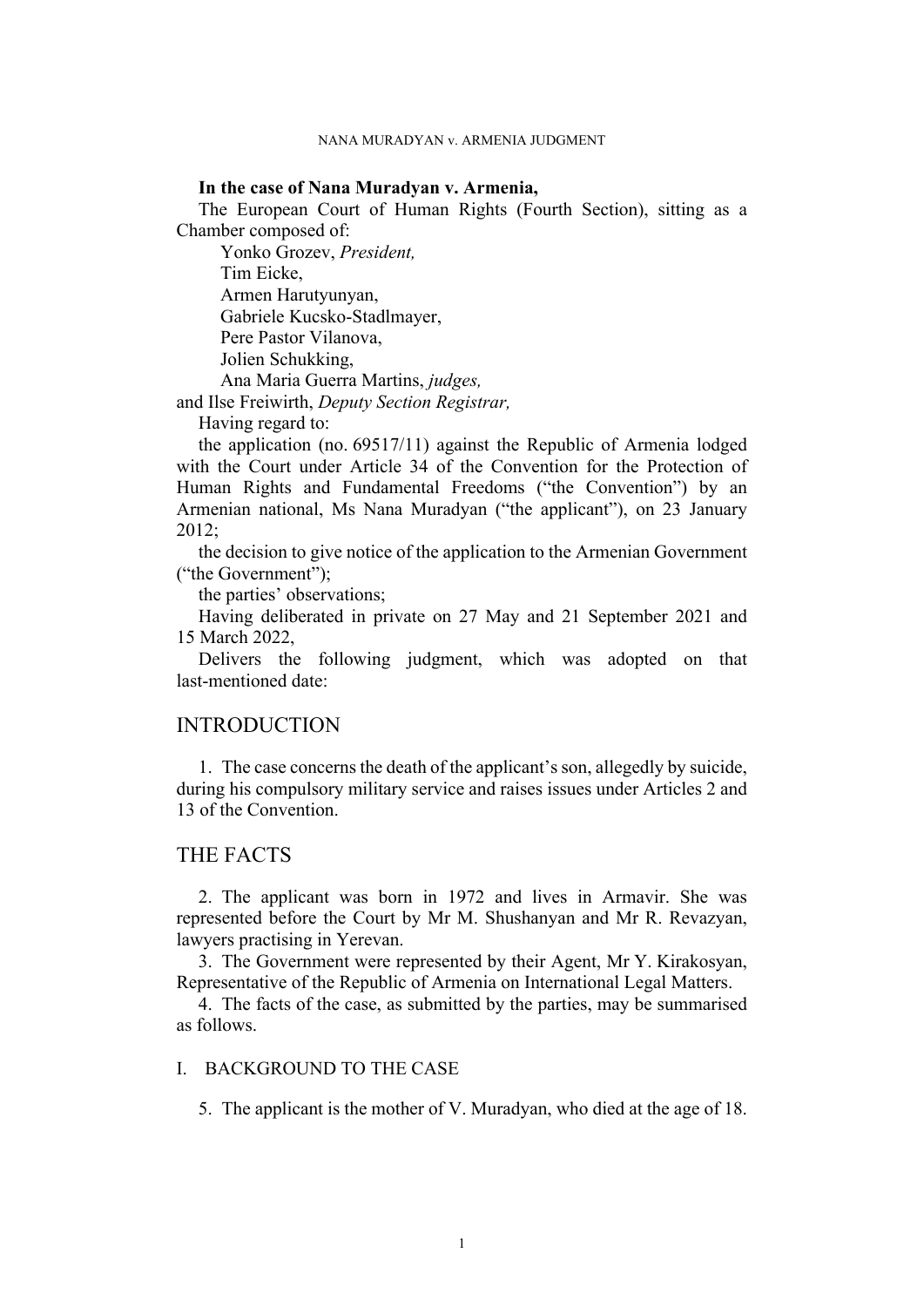<span id="page-3-2"></span>6. In November 2009 V. Muradyan was drafted into the Armenian army. He was then assigned to military unit no. 39318 of the Nagorno-Karabakh armed forces ("the military unit", situated in the "Republic of Nagorno-Karabakh" (the "NKR")).

7. On 15 March 2010, at around 12.35 a.m., V. Muradyan's body was found hanging from a metal pole at the back of the officers' room of the military unit's maintenance company.

# II. INVESTIGATION INTO THE APPLICANT'S SON'S DEATH

# **A. Initial investigation**

<span id="page-3-3"></span>8. On the day of the discovery of V. Muradyan's body investigator A. of the First Garrison Investigation Department of the Investigative Service of the Ministry of Defence of the Republic of Armenia (Stepanakert, Nagorno-Karabakh) decided to institute criminal proceedings concerning V. Muradyan's death. The investigator's decision stated, in particular, as follows:

"... having considered the report concerning private [V. Muradyan's] suicide, I found out that at around 12.35 a.m. on 15 March 2010 ... private [V. Muradyan's] body was found hanging from a metal pole with a rope at the back of the officers' room of the maintenance company of [the military unit].

This fact contains the elements of a crime under Article 110 § 1 of the [Criminal Code of Armenia] ...

I [have] decided to institute criminal proceedings under Article 110 § 1..., take over the criminal case and conduct an investigation ..."

<span id="page-3-0"></span>9. Between 1.30 and 2.50 a.m. investigator A. conducted an examination of the scene of the incident. According to the report of that examination, the investigator found a military belt with the number 118733 by the door to the contractual servicemen's office situated in a building next to the officers' room of the military unit's maintenance company. The belt was seized by the investigator. A couple of metres away the investigator found a military hat and a belt, both with the number 00000276, and a military jacket with the number 105388, all of which were seized. The report then went on to describe the position of V. Muradyan's body, which was said to have been hanging from a metal pole. It was stated, *inter alia*, that V. Muradyan was in military uniform and that there was a chair on the floor, 5 cm away from his left heel. After V. Muradyan's body had been removed and taken on a stretcher to the officers' room of the maintenance company, the remainder of the rope that had been left on the metal pole was also seized.

<span id="page-3-1"></span>10. From 2.55 until 3.30 a.m. investigator A. examined V. Muradyan's body. His clothes, including his military jacket, were removed and seized.

11. Later that morning investigator A. conducted an additional examination of the scene of the incident. It appears that a torn and empty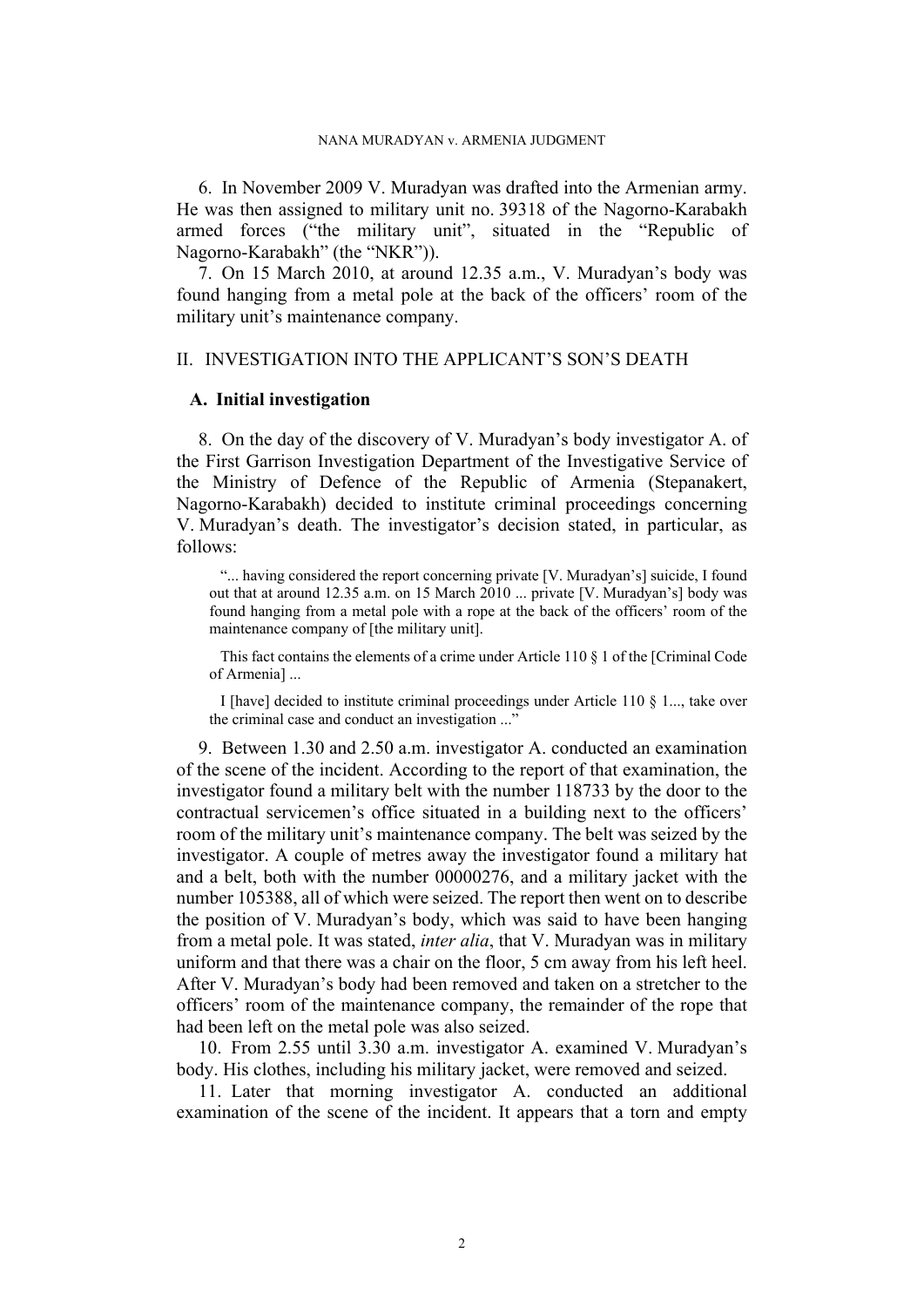cardboard box with the applicant's son's name written on it was found and seized. No other items relevant to the investigation were reported as being found during the examination of the officers' room of the maintenance company and the contractual servicemen's office.

<span id="page-4-0"></span>12. On the same date investigator A. ordered a forensic medical examination of V. Muradyan's body to determine, *inter alia*, the cause of his death, the presence of injuries on his body, whether his death had resulted from hanging or the knot had been put in place after his death, and whether it was possible that his death had resulted from suffocation by other means.

<span id="page-4-1"></span>13. In the aftermath of the incident, several servicemen from the maintenance company, including privates N.G., H.H., A.K. and junior sergeant K.A., were questioned. According to their version of events, V. Muradyan owed 6,000 Armenian drams (AMD – approximately 11 euros (EUR)) to serviceman N.G., who had lent him the money to pay back junior sergeant M.B., for a mobile telephone bought from the latter. On 14 March 2010 servicemen H.H. and A.K. had requested AMD 2,000 (approximately EUR 4) from N.G. Stating that he did not have the money, N.G. had referred them to V. Muradyan, who, according to N.G., had agreed to give them AMD 2,000 from the amount initially owed to him. As a result of further discussions that day, A.K. and H.H. learnt that V. Muradyan had lied to them when he had said that another serviceman, T.H., had agreed to lend him the required amount. Later that day servicemen A.K. and H.H. had met N.G. to discuss V. Muradyan's debt. Junior sergeant K.A. had also joined in the conversation. N.G. had offered to meet V. Muradyan. At around 9 p.m. they had gone to the contractual servicemen's office, which had been empty at the time. A.K. had then invited V. Muradyan, who had been asked to explain why he had lied about the fact that T.H. had promised to lend him money. V. Muradyan had bowed his head and not answered. Thereafter, V. Muradyan had stated that he needed to go to the first artillery division urgently. As he had been leaving, A.K. had told him to find the required amount before midnight. The conversation involving N.G, A.K., H.H. and K.A. had lasted about ten minutes.

14. In their statements, N.G., K.A., H.H. and A.K. denied inflicting any violence on V. Muradyan during the discussions concerning the latter's debt.

<span id="page-4-2"></span>15. It was established that platoon commander A.Ar. had been in charge of the maintenance company on 14 March 2010. At about 10.30 p.m., before giving the "lights out" order, A.Ar. had gone to the armoury, where he had seen all the maintenance company servicemen except V. Muradyan. A.Ar. had enquired as to his whereabouts, and junior sergeant K.A. had replied, untruthfully, that V. Muradyan had gone to the toilet. A.Ar. had not then verified whether that was indeed the case and had left for his office to continue watching television, while K.A. had marked V. Muradyan as present in the evening register.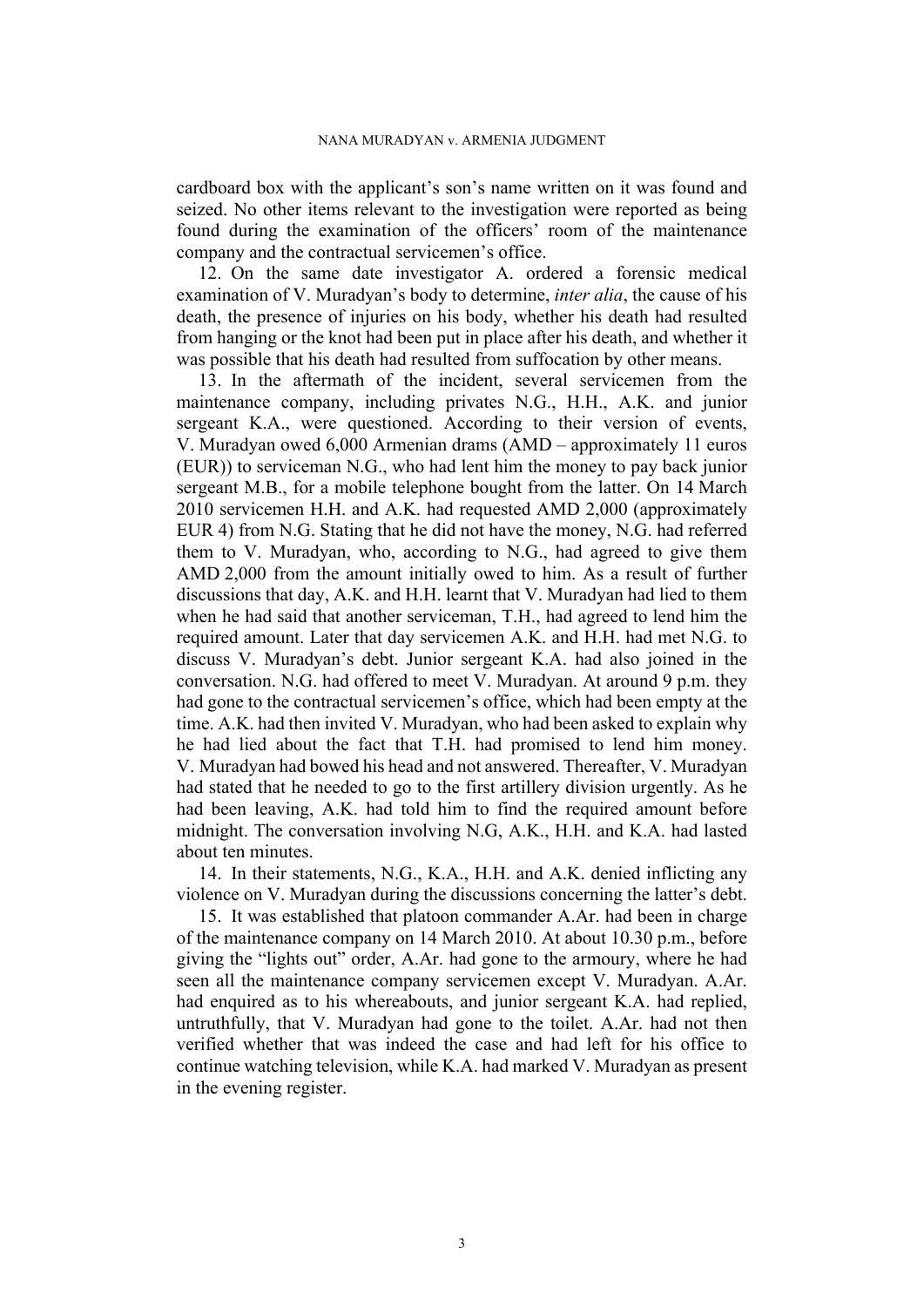<span id="page-5-1"></span>16. It was further established that at about midnight, private L.T., seeing that V. Muradyan's bed was empty, had informed the other servicemen. After searching for V. Muradyan for some time, the servicemen had discovered his body hanging from a metal pole.

<span id="page-5-2"></span>17. At some point, the applicant was recognised as V. Muradyan's legal heir in the proceedings. When questioned, the applicant stated, in particular, that during a telephone conversation a couple of days before the incident her son had told her that he had witnessed a fuel theft at the military unit. She also stated that she did not believe that her son could have committed suicide and that he had been killed by the servicemen whom he had seen stealing fuel.

<span id="page-5-0"></span>18. On 19 April 2010 the forensic medical expert delivered his report (see paragraph [12](#page-4-0) above). The relevant parts read as follows:

"... there is a single closed ligature mark on the upper third of the neck ... On the left side on the front surface of the neck there is a 1.2 to 1.3 cm wide dark red snake-like bruise that is horizontal to the ligature mark ...

[V. Muradyan's] death resulted from mechanical suffocation caused by compression of the neck organs by the knot ...

The following injuries have been discovered as a result of the forensic examination of [V. Muradyan's] body: a bruise in the left arm area, an abrasion on the right wrist ... which were inflicted while he was still alive, about 2 to 4 days prior to death ... are not connected with the death ... Apart from the features inherent in the given type of mechanical suffocation, the forensic examination of [V. Muradyan's] body has not revealed other specificities ..."

<span id="page-5-3"></span>19. On 31 May 2010 investigator A. ordered a post-mortem forensic psychiatric and psychological assessment of V. Muradyan's condition prior to his death. The relevant parts of the experts' report of 27 July 2010 read as follows:

"... It should also be noted that [V. Muradyan's] fellow servicemen and officers have said in their statements ... that [V. Muradyan] had not complained about military service and was in a good mood during the period preceding his death; moreover, he was happy; no anxiety or despair could be noticed ...

It should be noted that the participants in the situation being examined have stated ... that [V. Muradyan] was very upset and did not utter a word or respond during the last conversation with him. It is also worth noting that, apart from the fact mentioned, according to the material in the case file, [V. Muradyan] had not been subjected to any violence by anyone; he had not been seen unhappy or depressed ...

... it can be concluded that while alive and at the moment of committing suicide [V. Muradyan] was not suffering from any psychiatric disorder and could account for his actions and control them.

... [V. Muradyan] had found himself in a conflict situation trying to find money for the payment of the mobile telephone bought from M.B. ...

... according to the material in the case file [V. Muradyan] ... had plans for the future, there is no information about a previous suicide attempt or thoughts [of that sort], his relationships with fellow servicemen were normal ...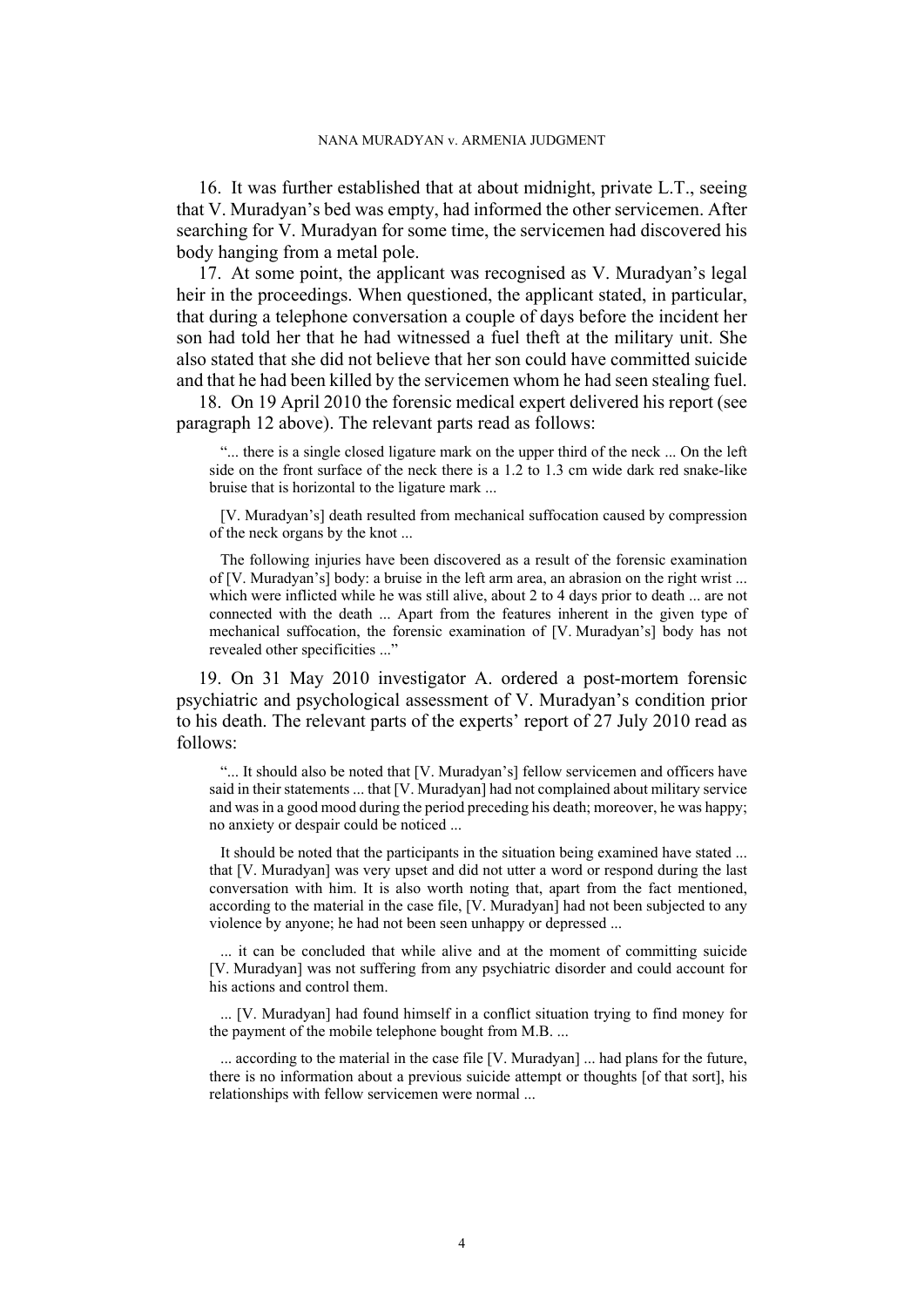... it can be concluded that almost immediately before his death [V. Muradyan] was in a severely depressed psychological state. It should also be mentioned that, according to the material in the case file, [V. Muradyan's] psychological state before his death was provoked by the ... discussions concerning repayment of the money, to which the actions of  $[N.G.]$ ,  $[A.K.]$ ,  $[H.H.]$  contributed ...

... it can be concluded that there is a causal link between the actions of [N.G.], [A.K.], [H.H.] and [V. Muradyan's] psychological state but that those actions should be subject to legal assessment."

20. Dissatisfied with the results of the investigation, the applicant sent various complaints to the authorities claiming that the investigation had failed to establish the true circumstances of her son's death.

<span id="page-6-1"></span>21. On 3 August 2010 the investigation of the case was taken over by investigator A.T. of the Investigation Department of Cases of Special Importance of the Investigative Service of the Ministry of Defence (Yerevan, Armenia).

<span id="page-6-2"></span>22. On 6 September 2010 A.T. ordered a forensic biological examination of V. Muradyan's clothes, including his military hat, belt, trousers and jacket, all of which had the number 00000276, and other items found at the scene of the incident, including the military belt with the number 118733 and a military jacket with the number 105388.

<span id="page-6-3"></span>23. On 16 September 2010 the expert delivered his report, which stated that V. Muradyan's trousers were dirty and had whitish traces on them, while his shirt was also dirty and the sleeves covered with traces of white mould. No traces of blood, skin or hair particles had been found on the clothes examined.

24. On the same date A.T. ordered a forensic trace evidence examination to determine, in particular, whether the clothing seized at the scene of the incident contained any evidence of a violent struggle or fight. The expert's report, delivered on 12 October 2010, concluded that there were no mechanical defects or specific trace evidence on the clothes examined.

<span id="page-6-4"></span>25. On 4 October 2010 A.T. ordered a forensic biological examination to determine whether there were any traces of blood, hair, skin or other types of tissue on the rope. According to the expert's report of 15 October 2010, a sparse amount of blood had been found in the sample taken from the part 12 to 13 cm from the knot. However, the blood type had not been determined, probably because of the scarcity of proteins in the sample, which was why the expert had not proceeded to determining the blood group.

26. It was established during the investigation that the military belt with the number 118733 found at the scene of the incident had belonged to N.G.

<span id="page-6-0"></span>27. By a decision of 15 January 2011 A.T. decided to stay the criminal proceedings into V. Muradyan's death. The relevant parts of the decision read as follows:

"... According to the material in the case file, before, during or after the conversation which took place at around 9 p.m. on 14 March 2010 ... servicemen N.G., A.K., H.H. and K.A. did not assault, threaten, degrade or humiliate V. Muradyan ...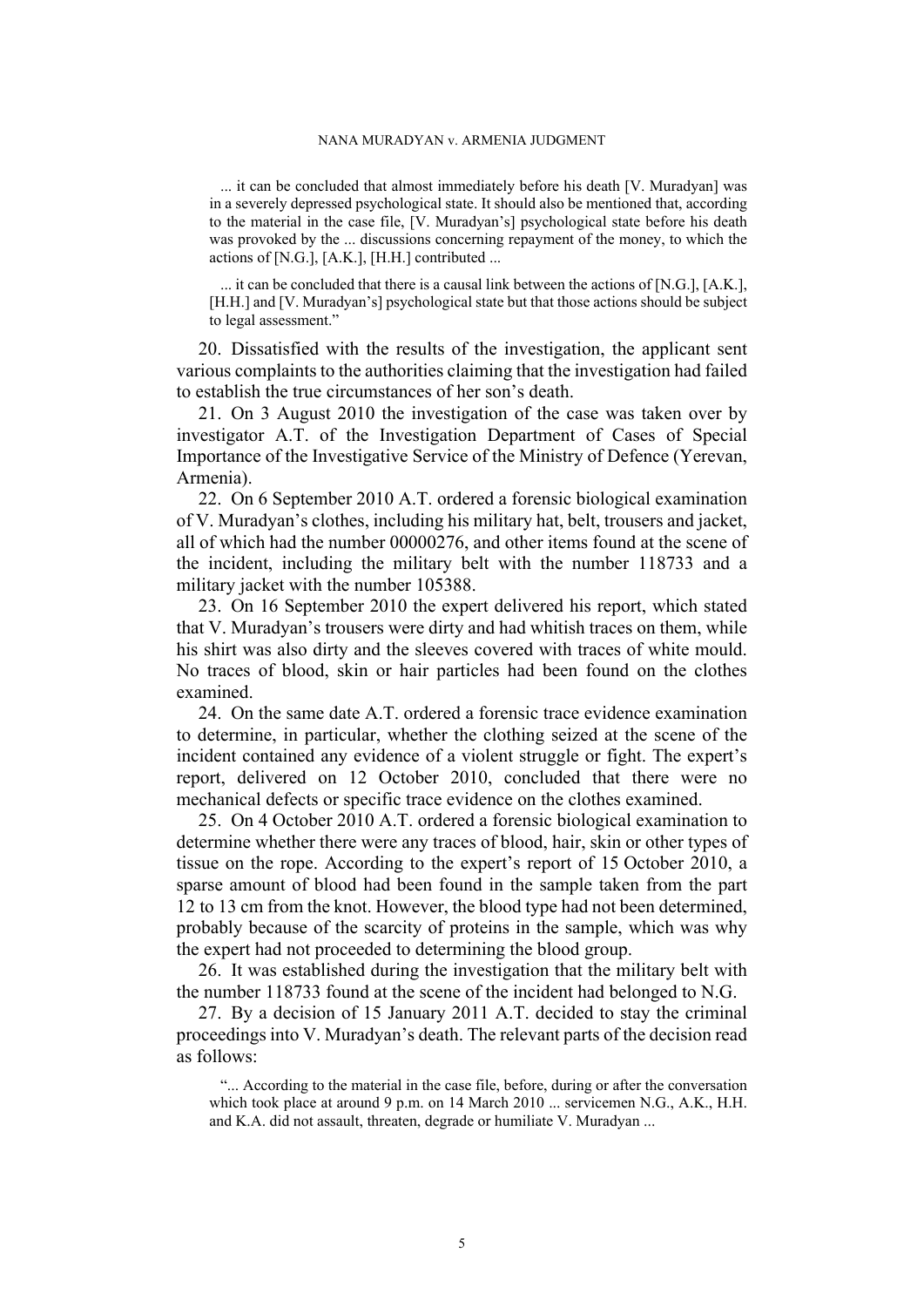It was also established that in the days preceding the incident, V. Muradyan had participated in car repair works in the maintenance company and that the bruise in the area of his left arm and the abrasion on his right wrist could have been caused then.

K.A. and A.Ar. failed to fulfil their duties properly, however no significant damage has been caused by their actions and there is no causal link between their actions or inaction and [V. Muradyan's] suicide. K.A. and A.Ar. could not have predicted that, by being absent from the evening call-up [V. Muradyan] could have committed suicide ...

As a result of the internal investigation into [V. Muradyan's] suicide ... the officials responsible, who breached the internal rules of military conduct, including A.Ar., were reprimanded.

The Stepanakert military police and the command of the military unit were instructed to investigate a shortage of fuel in the military unit ... however no cases of fuel shortage were... detected.

... according to the evidence collected in the case [N.G.] left his belt [at the place where V. Muradyan's body was found] as a result of having forgotten about it and no other information has been received in the case to explain the presence of [N.G.'s] military belt at the place in question.

The chair that [V. Muradyan] used during the suicide was a metal one and, according to the evidence ..., it did not belong to any division; it was at the back of the maintenance company garages and was not in use.

Thus, all the possible necessary investigative actions have been taken during the investigation ... however the person or persons to be charged have not been identified."

### **B. Resumption of the investigation**

...

...

...

...

<span id="page-7-1"></span>28. On 31 January 2011 the supervising prosecutor instructed A.T. to resume the investigation, giving specific instructions concerning investigative measures that still needed to be taken.

<span id="page-7-0"></span>29. By a decision of 3 February 2011 A.T. resumed the proceedings.

30. On 4 April 2011 A.T. questioned N.G. again, who stated, *inter alia*, that he had lent AMD 6,000 to V. Muradyan on 11 March 2010 because he had seemed anxious and frightened as he had had until midnight that day to pay for the telephone bought from M.B. Since M.B. was undergoing a disciplinary punishment (isolation) at the time, V. Muradyan was to give the money to S.B., M.B.'s friend. He further stated that after the evening call-up on 11 March 2010 he had seen V. Muradyan speaking with S.B. Although he did not hear their conversation, he knew that they were talking about the payment to M.B. Since they were not friends, there was nothing else that they could have been talking about. Besides, S.B. had authority in the military unit, while V. Muradyan was a new recruit and did not have authority. Either that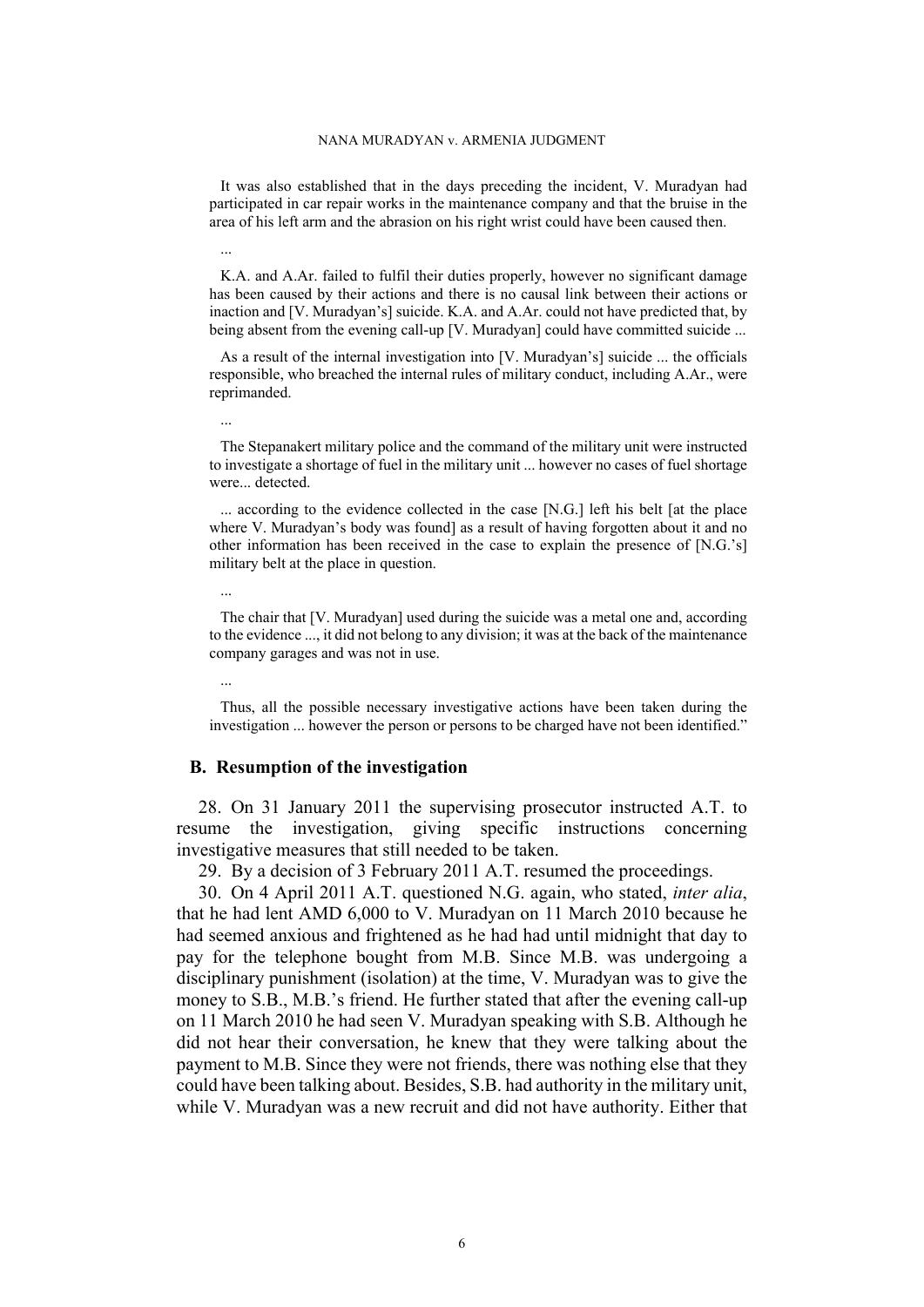same day or the day after he noticed that V. Muradyan was absent from the evening call-up when all the servicemen had lined up. When he asked K.A. where V. Muradyan was, K.A. told him that he had excused himself because he had to have a conversation regarding the payment of some money. N.G. then saw V. Muradyan on his way back trying to button his winter jacket, but he only managed to button some of the lower buttons and fasten his belt. N.G. also stated that V. Muradyan had appeared very confused at that point and had not been acting his usual self, which was why he had thought that something had happened, although he had not known what at that point. Afterwards, he realised that V. Muradyan was late for the line-up because of his conversation with S.B. When asked what consequences he could have suffered if he was unable to pay or was late with the payment, N.G. stated that it depended on who he had owed money to, but if he had failed to keep his word, that would have been shameful for him.

<span id="page-8-0"></span>31. On 8 April 2011 A.T. questioned junior sergeant K.A., who stated, *inter alia*, that he would often use V. Muradyan's mobile telephone, which his family had gifted him on the day of his oath of enlistment. In February 2010 V. Muradyan told him that he had sold his mobile telephone to junior sergeant A.G., a contractual serviceman in the maintenance company of the military unit. However, he did not tell him whether he had received payment. Seven to ten days after that conversation K.A., A.K., N.G. and H.H. were present at a conversation between A.G. and V. Muradyan in which the latter asked him for payment, to which A.G. replied, without any explanation, that he was not planning to pay for the telephone. That conversation was followed by an argument between the two men. K.A., knowing that there was going to be an argument, avoided participating and remained outside. He could hear A.G. shouting while V. Muradyan kept silent. When the noise stopped, V. Muradyan came out with his eyes red and head down. He then realised that A.G. had definitively refused to pay the money. Those present during the argument, including A.K., N.G. and H.H., then told him that A.G. had hit V. Muradyan.

When asked to explain why he did not intervene in the argument, K.A. said:

"Although I was squad commander and had the rank of junior sergeant, I did not have authority among the servicemen ... even if I had tried to intervene, nothing would have changed ... I did not report the incident or inform the [senior] officers."

K.A. then recounted an incident in January or February 2010 in which A.K. had hit him when he had refused to go shopping for him. According to K.A, A.K. was stronger and he could not do anything about his behaviour. He also recounted several other incidents in which A.K. had made him do favours for him, which he had done out of fear of being hit again. K.A. stated that he had not reported any of the incidents to the senior officers since the other servicemen would not have respected him afterwards. Lastly, K.A.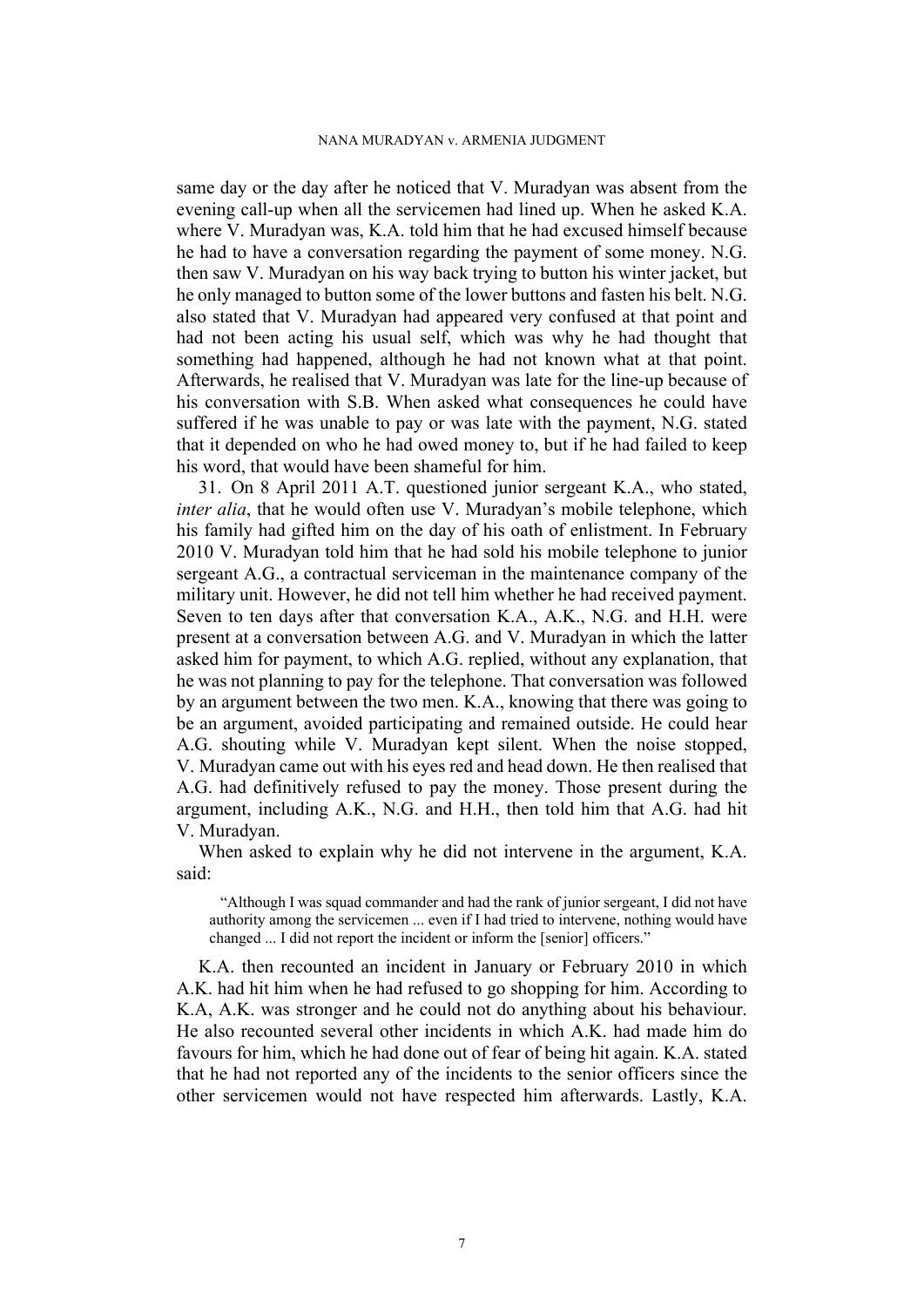described an incident involving A.K. and V. Muradyan in February 2010 in which the former had hit V. Muradyan after he had refused to fetch him water.

<span id="page-9-1"></span>32. On 30 April 2011 A.T. charged A.G. with breaching military discipline rules. According to the charges, in early February 2010 A.G. had an argument with V. Muradyan over money and deliberately slapped and assaulted him in the presence of a number of servicemen, publicly degrading and humiliating him.

<span id="page-9-0"></span>33. On 23 May 2011, when questioned again, N.G. recounted the incident between A.G. and V. Muradyan. He confirmed that A.G. had pulled V. Muradyan's clothes and hit him several times. According to N.G., A.G. had served in the military unit and then continued serving on a contractual basis, whereas V. Muradyan was a new recruit.

34. By a decision of 29 June 2011 A.T. terminated A.G.'s prosecution based on the Amnesty Act enacted by Parliament on 26 May 2011 on the grounds that he had a young child in his care and the charges against him included an offence punishable by up to two years' imprisonment.

35. On 4 November 2011 the applicant lodged a claim with the Arabkir and Kanaker-Zeytun District Court of Yerevan, seeking a judicial review of the actions and inaction of investigators A. and A.T., recognition of the violation of V. Muradyan's right to life and acknowledgment of the ineffectiveness of the investigation into his death. The applicant's main complaint was that investigator A. had failed to undertake the necessary measures to investigate the circumstances of her son's death properly, having put forward the hypothesis of suicide in a preconceived manner. Furthermore, investigator A.T. had not tried to consider other versions of the incident, apart from the suicide hypothesis. Although he had ordered several forensic examinations, they had not produced any tangible results.

36. By a decision of 12 December 2011 the Arabkir and Kanaker-Zeytun District Court of Yerevan left the applicant's complaint unexamined on the grounds that she had failed to specifically mention the action or decision complained of.

37. Following an appeal by the applicant, on 26 January 2012 the Criminal Court of Appeal upheld the decision of 12 December 2011.

38. The applicant lodged an appeal on points of law, which on 21 March 2012 was declared inadmissible for lack of merit by the Court of Cassation.

39. The case was then taken over by investigator A.M. of the Investigation Department of Cases of Special Importance of the Investigative Service of the Ministry of Defence.

40. On 25 June 2013 the applicant enquired about the status of the investigation, in particular about the investigative measures which had taken place the previous year.

41. By a letter of 4 July 2013 A.M. replied that the investigation was continuing and that the applicant would be able to study the file upon its completion.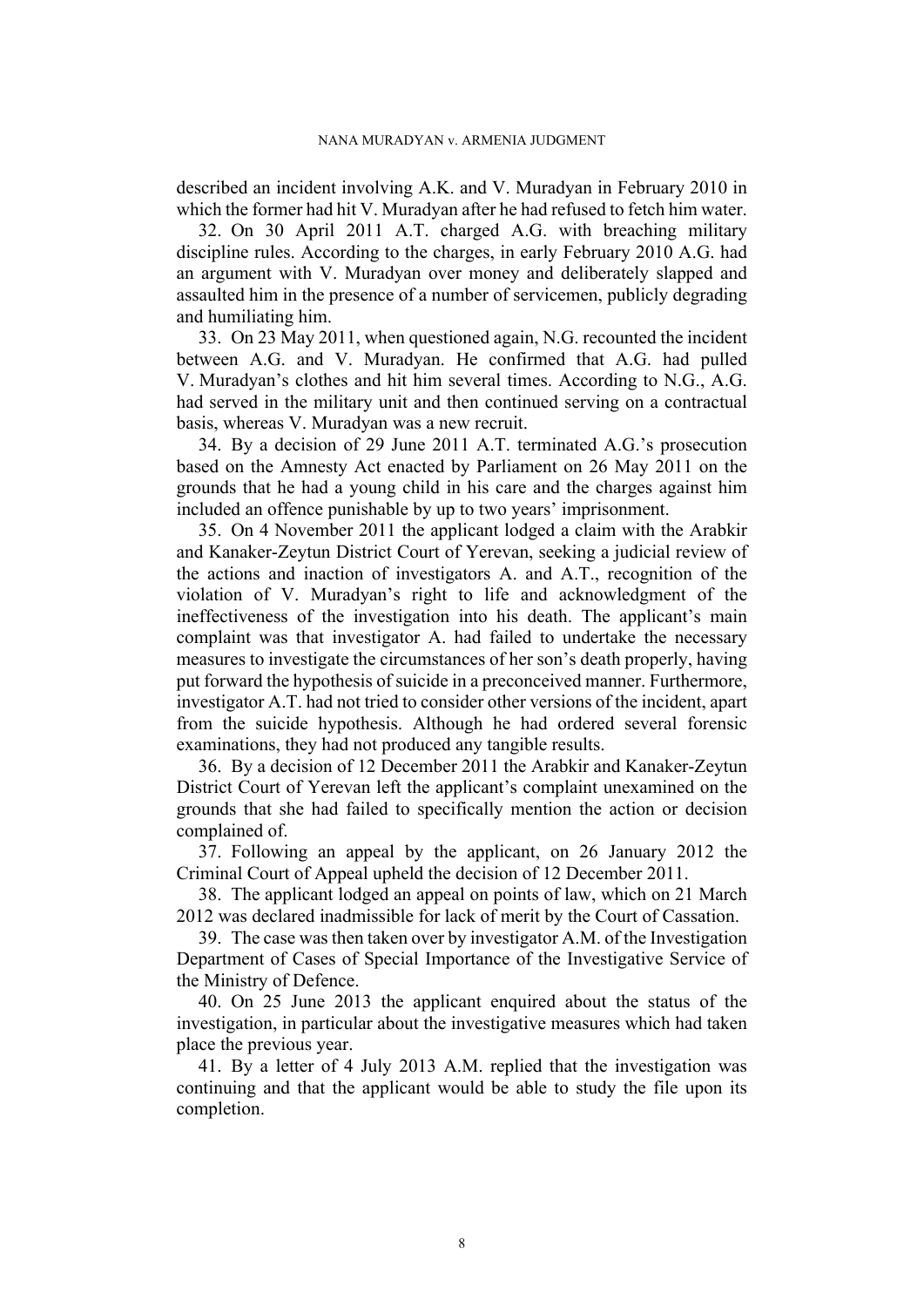<span id="page-10-0"></span>42. On 10 December 2013 A.M. ordered an additional forensic medical examination by a panel of experts based on the material in the case file, including the photographs attached to the initial forensic medical report (see paragraph [18](#page-5-0) above) and those taken during the examination of the body and at the scene of the incident (see paragraphs [9](#page-3-0) and [10](#page-3-1) above). The relevant expert panel was requested to determine the nature and origin of the bruises visible in the photographs of V. Muradyan's body, as well as the possible time of their infliction and severity. The experts were also requested to clarify whether the bruises could have been caused by hanging and, if so, the manner of their infliction.

43. On 11 March 2014 the applicant asked to examine the package containing her son's clothes that had been seized by investigator A. at the scene of the incident (see paragraph [10](#page-3-1) above).

44. On 28 March 2014 an expert panel composed of three forensic medical experts (see paragraph [42](#page-10-0) above) delivered its report, the relevant parts of which read as follows:

"... we find that ... the injury in question [the bruise on the left front side of the neck] located [horizontally] beneath the ligature mark could have been sustained during death as a result of pressure on the neck while hanging ... The severity of said bruise is no different from the ligature mark from the rope and the other injuries and changes brought about by mechanical suffocation ..."

<span id="page-10-1"></span>45. On 8 August 2014 the applicant lodged a complaint with the Prosecutor General which stated, in particular, as follows:

"... At my request ... investigator [A.M.] has conducted an additional examination of the sealed package in which my son's clothes, which are physical evidence in the case, were kept. As a result of the examination, the following has come to light:

1. My son's military boots, which were on him when his body was discovered, were missing from the package;

In view of the above, I request that the Special Investigative Service [of the Republic of Armenia] be instructed to investigate the above-mentioned circumstances."

...

<span id="page-10-2"></span>46. By decision of 12 September 2014 the Special Investigative Service refused to institute proceedings against investigator A. The decision referred to A.'s statement that he had not considered it important to examine V. Muradyan's military boots and had not put them in the package with the rest of the clothes since he had not detected any injuries on V. Muradyan's lower extremities or damage to his clothes, including his socks, which was why the boots had not been sent later to the Investigative Service of the Ministry of Defence.

47. The decision of 12 September 2014 was unsuccessfully challenged before the Prosecutor General, after which the applicant sought a judicial review.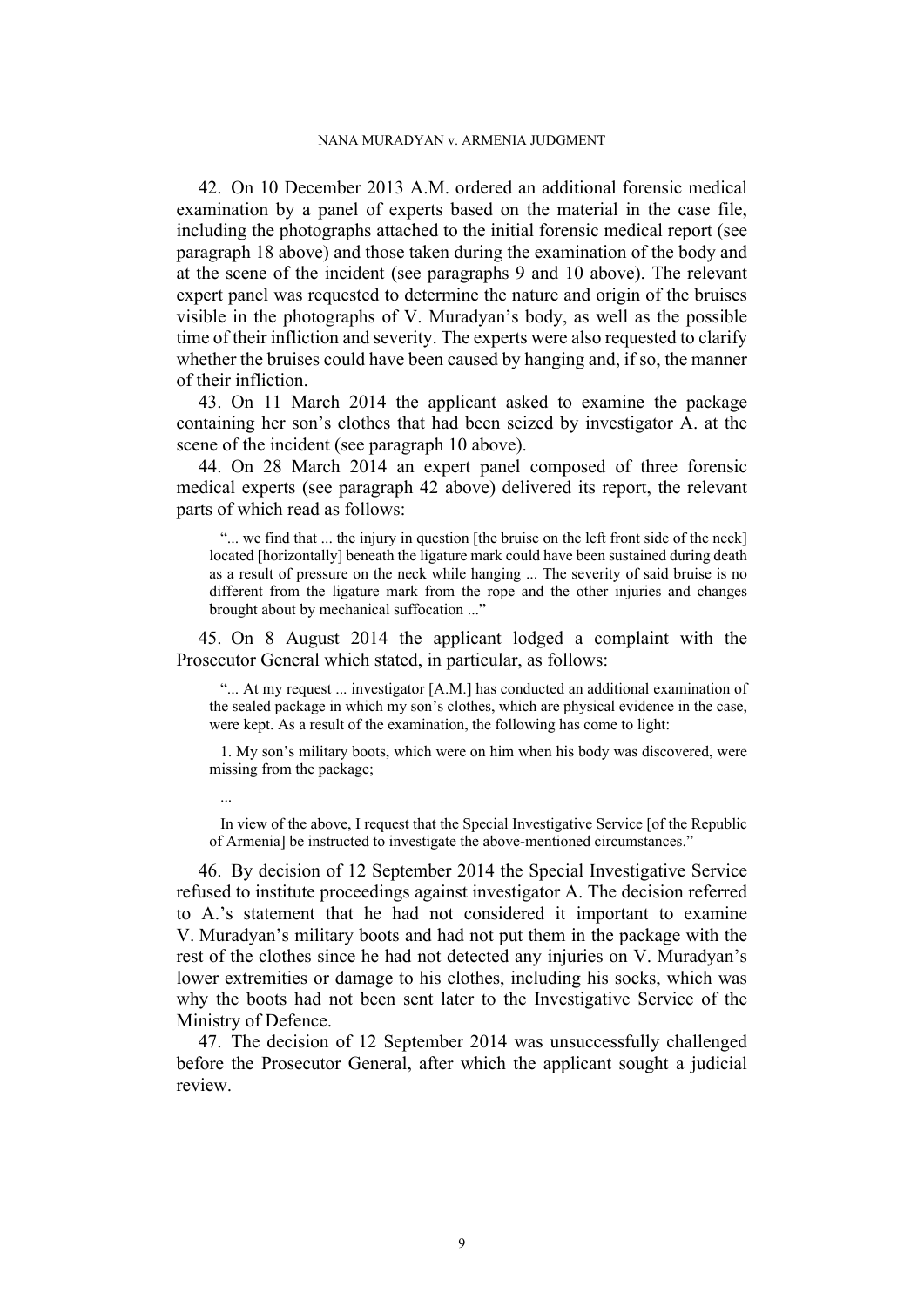48. On 24 December 2014 the Kentron and Nork-Marash District Court of Yerevan upheld the decision of 12 September 2014.

49. The applicant lodged an appeal, which was dismissed by a decision of the Criminal Court of Appeal on 26 February 2015.

50. The applicant lodged an appeal on points of law.

51. By a decision of 23 July 2015 the applicant was refused leave to appeal by the Court of Cassation.

<span id="page-11-1"></span>52. On 7 December 2015 A.M. decided to stay the criminal proceedings. The decision stated, in particular, as follows:

"... no evidence has been obtained to substantiate that [V. Muradyan] suffered ... humiliation or ill-treatment.

Thus, in the course of the investigation ... all possible investigative measures have been taken to identify the person/persons who should be charged with inciting [V. Muradyan] to commit suicide ..."

# III. THE APPLICANT'S APPEALS

...

53. The applicant appealed against the decision of 7 December 2015 to the Military Prosecutor.

54. By a decision of 19 February 2016 the applicant's appeal was dismissed.

55. The applicant lodged a complaint with the Arabkir and Kanaker-Zeytun District Court of Yerevan against the decisions of 7 December 2015 and 19 February 2016.

56. On 7 November 2016 that court fully upheld the decisions of 7 December 2015 and 19 February 2016.

<span id="page-11-2"></span><span id="page-11-0"></span>57. On 29 November 2016 the applicant lodged an appeal.

58. On 21 December 2016 the Prosecutor General sent a letter to the Head of the Investigative Committee, the relevant parts of which read as follows:

"On my instructions, the criminal case [concerning V. Muradyan's death] was examined by the Department of Organisation, Supervision and Legal Assistance of the Prosecutor General's Office...

It has come to light as a result of the examination of the criminal case that it is necessary to carry out a number of investigative and procedural activities with the purpose of ensuring a full and objective investigation, therefore a decision was taken on 21 December 2016 to quash the decision of 7 December 2015 by which the criminal proceedings were stayed.

... I propose to discuss the question of continuing the investigation with the Department for the Investigation of Cases of Special Importance of the Investigative Committee ..."

59. On the same date the case was transferred to the Investigative Committee to continue the investigation.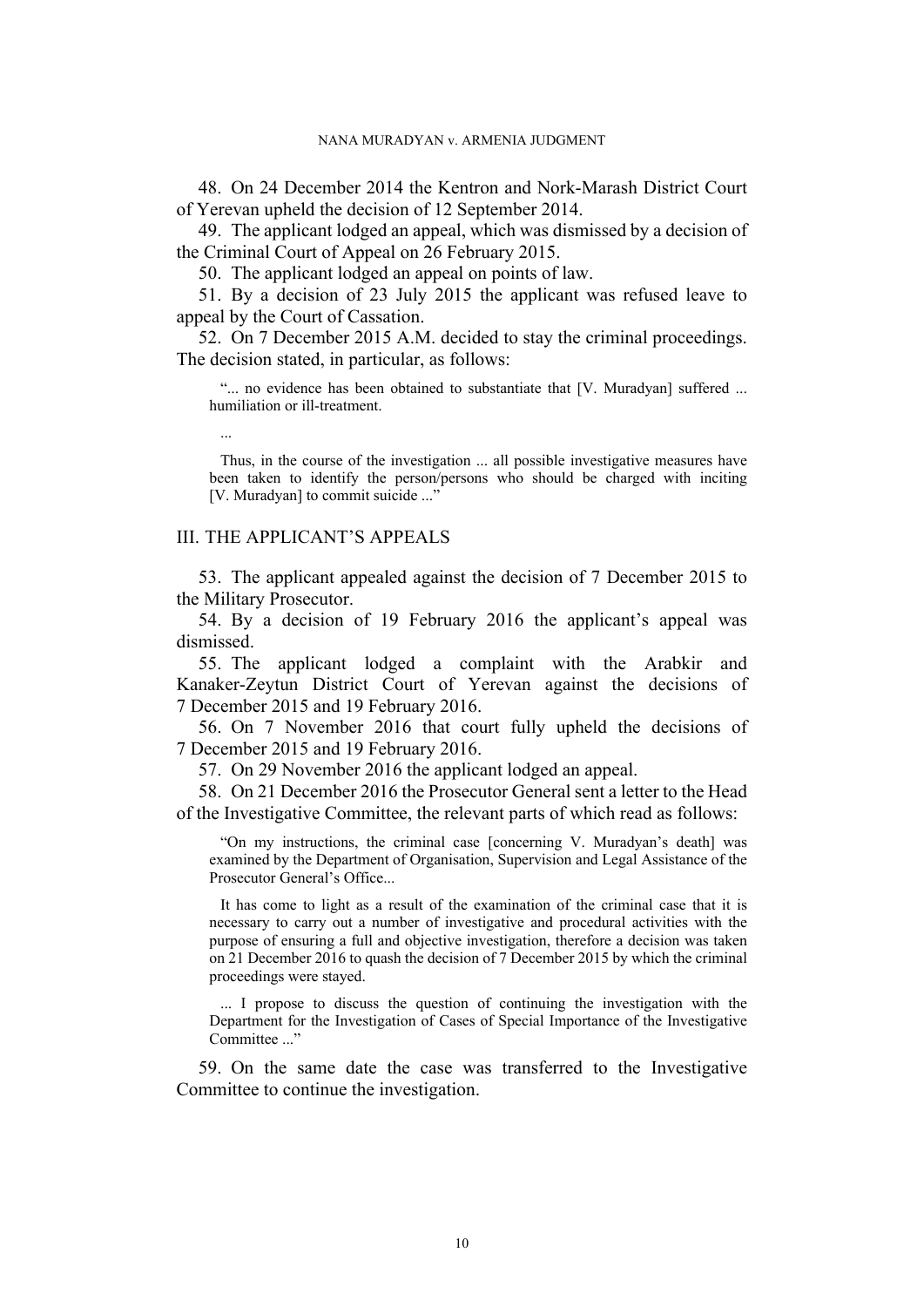60. Subsequently, senior investigator R.M. of the Department for the Investigation of Cases of Special Importance of the Investigative Committee took over the case.

61. On 23 January 2017 the applicant withdrew her appeal against the decision of 7 November 2016 of the Arabkir and Kanaker-Zeytun District Court of Yerevan (see paragraph [57](#page-11-0) above) on the grounds that the investigation had since resumed.

62. The Criminal Court of Appeal discontinued the examination of the applicant's appeal on the same date.

<span id="page-12-2"></span>63. On 7 July 2017 former servicemen N.G. and A.K. (see paragraph [13](#page-4-1)  above) were charged under Article 359 § 3 of the Criminal Code (breach of military conduct by servicemen, see paragraph [77](#page-13-0) below). In particular, according to the charges, on 14 March 2010 N.G. and A.K. had harassed V. Muradyan with the intention of oppressing and humiliating him for having given a false promise and failing to return the promised amount of money in time, which had resulted in the latter committing suicide by hanging later that day at around midnight.

On the same date N.G. and A.K. were put on the wanted list since they could not be located.

<span id="page-12-0"></span>64. On 20 July 2017 R.M. decided to stay the criminal proceedings under Article 31 § 1(2) of the Code of Criminal Procedure (fleeing an investigation or trial) on the grounds that N.G. and A.K. were hiding from the prosecution and it had not been possible to find out their location. The Prosecutor General dismissed an appeal by the applicant against that decision on 13 November 2017.

65. On 11 December 2017 the applicant lodged a complaint with the Arabkir and Kanaker-Zeytun District Court of Yerevan against the decisions of 20 July and 13 November 2017.

<span id="page-12-1"></span>66. By a decision of 23 October 2018 the Court of General Jurisdiction of Yerevan ("the Yerevan Court") allowed the applicant's complaint and ordered the investigating authority to eliminate the violations of the applicant's procedural rights. It found, in particular, that the applicant's involvement in the investigation had been of a formal nature as she had not had a genuine possibility to exercise her rights specifically in so far as she had not been informed of a number of forensic expert examinations beforehand, which would have allowed her to get acquainted with the investigator's decision to assign a forensic expert examination, challenge the experts, put additional questions to them and so forth. Furthermore, it found that the investigating authority had failed to carry out a full and objective investigation while the applicant's arguments had not been addressed. The court also concluded that the investigation had been unreasonably lengthy, in breach of the requirements of Article 2 of the Convention. As a result, the applicant's right to a plausible explanation for her son's death and her right to obtain criminal prosecution of those responsible could have been infringed.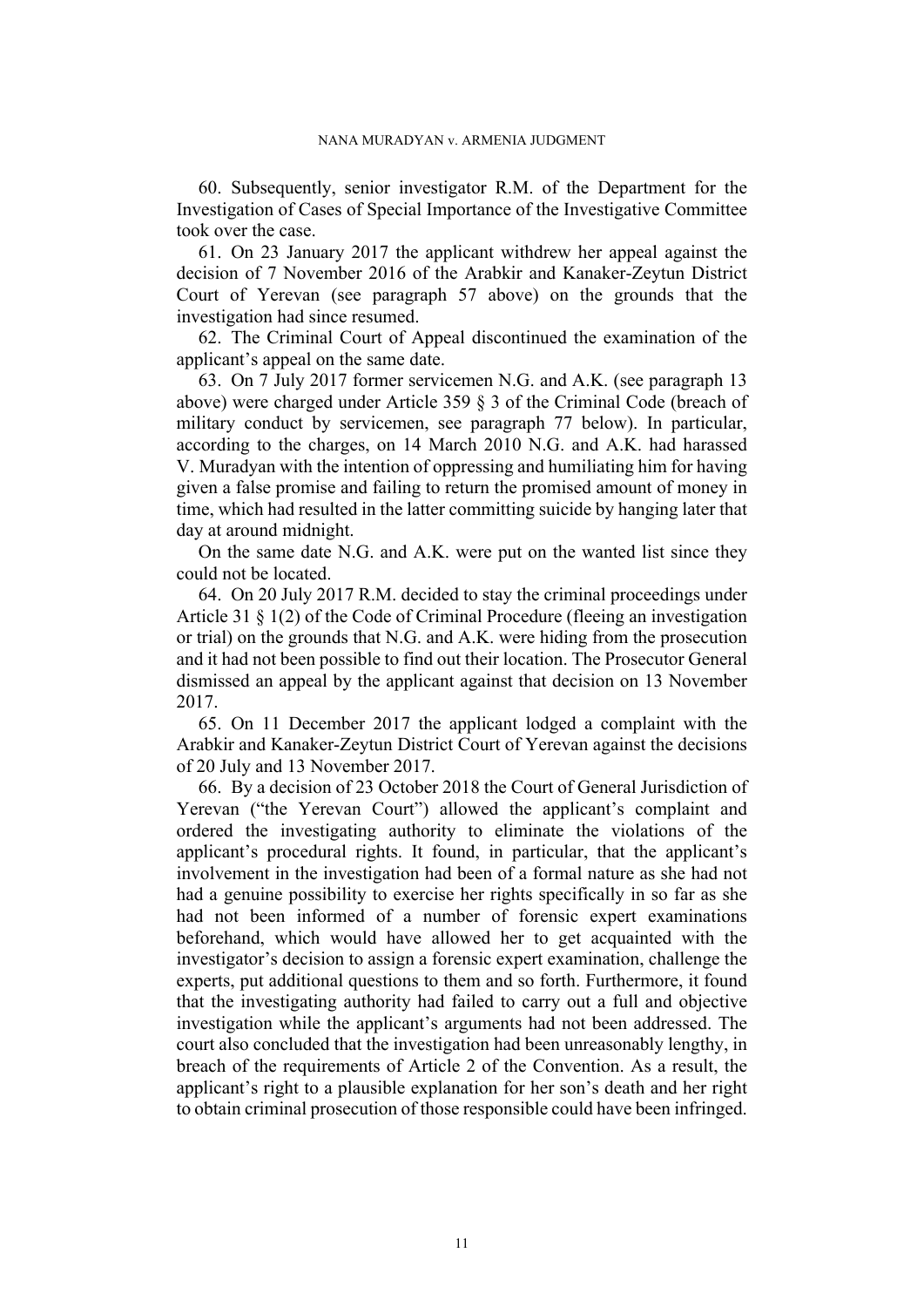67. On 21 December 2018 the supervising prosecutor quashed R.M.'s decision of 20 July 2017 (see paragraph [64](#page-12-0) above) and sent the case to the Investigative Committee for further investigation.

68. On 24 December 2018 investigator R.S. of the Department for the Investigation of Cases of Special Importance of the Investigative Committee took over the investigation of the case.

69. In March 2019 the investigator made enquiries with the police to clarify whether N.G. and A.K. had crossed the Armenian border. Instructions were issued to the police and military police.

<span id="page-13-2"></span>70. On 19 May 2019 R.S. interviewed T.H. (see paragraph [13](#page-4-1) above), who stated that he had been questioned a number of times in relation to V. Muradyan's death and had disclosed everything he knew. He did not make any new statements and merely stated that he had not been aware of any violence or threats against V. Muradyan.

<span id="page-13-3"></span>71. On 21 May 2019 R.S. interviewed two other servicemen. Both of them similarly made no new statements and stated that they had already been questioned and had disclosed everything they knew. When asked about possible ill-treatment of V. Muradyan, they submitted that they had not been aware of any such treatment.

<span id="page-13-4"></span>72. On 5 August 2019 R.S. questioned L.T. (see paragraph [16](#page-5-1) above), who also stated that he had nothing to add to his numerous other statements. When asked about the whereabouts of N.G. and A.K., he stated that to his knowledge they were in Russia, but that he did not know where specifically as he had not kept in touch with them.

73. On 16 July 2019 R.S. requested that the investigation be extended for a period of two months.

74. By a decision of 19 July 2019 the supervising prosecutor extended the investigation period until 21 September 2019.

<span id="page-13-1"></span>75. According to the information provided by the Government on 1 July 2020, the investigation concerning V. Muradyan's death was, on that date, still pending.

# RELEVANT LEGAL FRAMEWORK

# I. DOMESTIC LAW

# **A. Criminal Code**

76. As in force at the relevant time, Article 110 § 1 provided that indirectly or negligently causing a person to commit or attempt suicide by threats, cruel treatment or repeated humiliation was punishable by imprisonment for a term of up to three years.

<span id="page-13-0"></span>77. Article 359 § 3 provided that breaches of military conduct by servicemen in the absence of a subordinate relationship between them by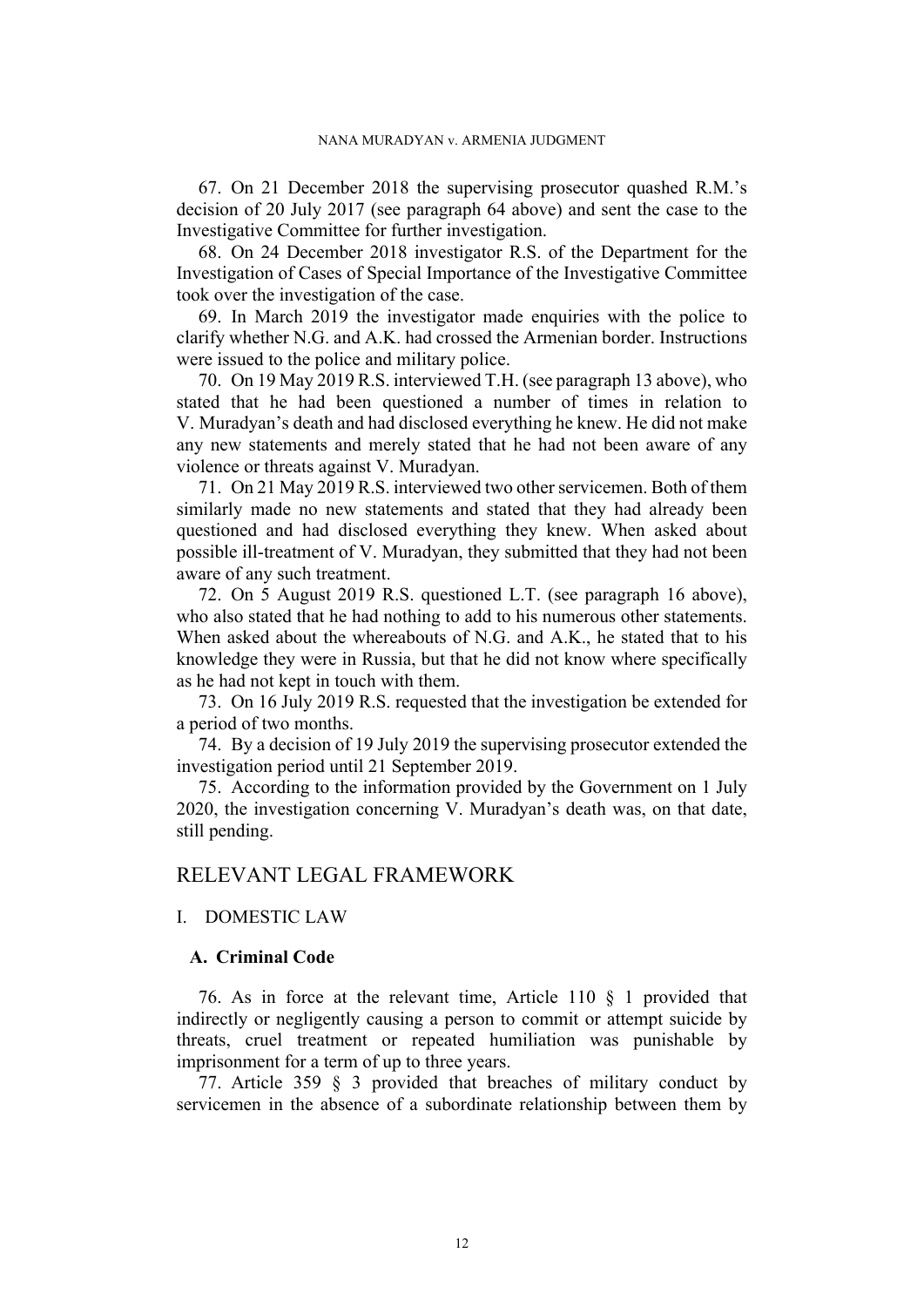humiliation, bullying, beating or other acts of violence which have negligently led to serious consequences, was punishable by imprisonment of four to eight years.

# **B. Civil Code**

78. The relevant provisions of the Civil Code concerning civil liability for damage and the obligation to compensate for damage provide as follows.

79. Under Article 17 § 1, a person whose rights have been violated may claim full compensation for the damage suffered, unless the law or contract provides for a lower amount of compensation. Damage is the expenses borne or to be borne by the person whose rights have been violated, in connection with restoring the violated rights, loss of property or damage to it (material damage), including loss of income, as well as non-pecuniary damage (Article 17 § 2). Non-pecuniary damage may only be compensated in the cases provided for by the Civil Code (Article 17 § 4).

<span id="page-14-0"></span>80. Article 162.1 § 2 provides that a person has the right to claim compensation for non-pecuniary damage if it has been established by the prosecuting authority or a court that, as a result of a decision, action or omission by a State or local governance body or one of its officials, his or her fundamental rights guaranteed by the Constitution and the Convention, including the right to life, have been violated.

81. Article 1087.2 §§ 3 and 4 provide that non-pecuniary damage suffered as a result of a violation of fundamental rights may be compensated regardless of whether there is any fault on the part of a State official. Non-pecuniary damage is compensated from the State budget. If the fundamental right included in Article 162.1 has been violated by a local governance body or one of its officials, non-pecuniary damage is compensated from the relevant local budget.

<span id="page-14-1"></span>82. The amount of compensation for non-pecuniary damage suffered as a result of the violation of a person's right to life cannot exceed three thousand times the minimum salary (approximately EUR 6,000) (Article 1087.2  $\S 7(1)$ ). The amount of compensation for non-pecuniary damage may, in exceptional cases, exceed that limit if the damage has led to serious consequences (Article 1087.2 § 8).

83. A claim for compensation for non-pecuniary damage may be submitted to a court together with a claim seeking to establish a breach of the rights set out in Article 162.1 within one year of the time the person became aware of the breach, as well as within six months of the date on which a judicial decision establishing the breach of the right in question came into force. If the breach has been established by a law-enforcement body, a claim for compensation for non-pecuniary damage may be submitted no earlier than two months but no later than one year after the date on which the person concerned became aware of the matter (Article 1087.2 § 9).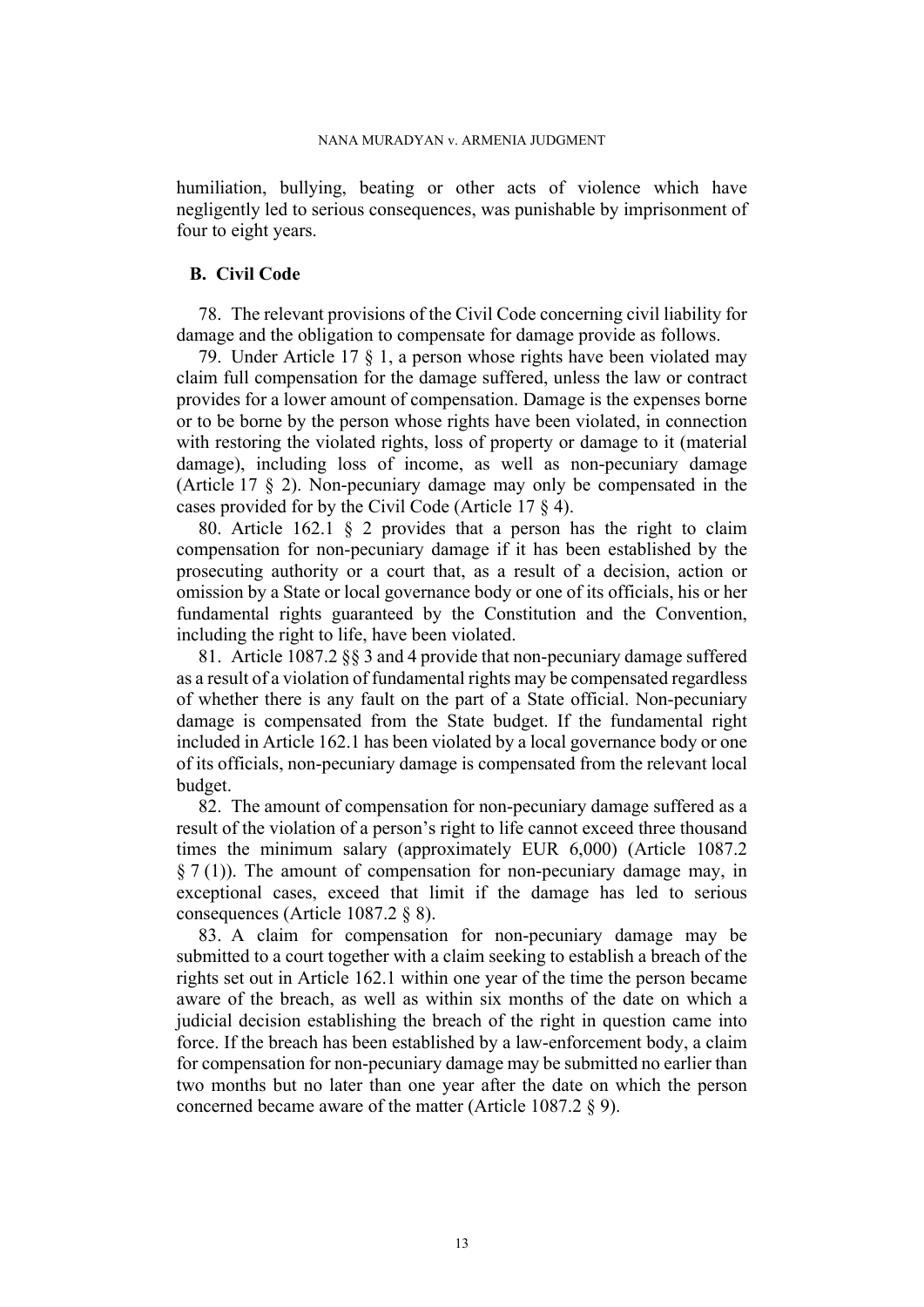#### NANA MURADYAN v. ARMENIA JUDGMENT

## II. DOMESTIC CASE-LAW

<span id="page-15-0"></span>84. The Civil and Administrative Chamber of the Court of Cassation dealt with a case concerning an individual's claim for compensation for, *inter alia*, non-pecuniary damage suffered as a result of an unlawful conviction. After analysing Articles 162.1 and 1087.2 of the Civil Code (see paragraphs [80-](#page-14-0)[82](#page-14-1)  above), in a decision of 27 December 2017 (ԵԿԴ /3296/02/14) the Court of Cassation stated, in particular, as follows:

"In [Armenia], compensation for non-pecuniary damage is only possible in the cases where the specific requirements of [Articles 162.1 and 1087.2 of the Civil Code] have been met, taking into account the restrictions set out in those Articles, the analysis of which consists of the following:

(a) ... compensation for non-pecuniary damage can only be claimed in the case of a violation of one or more of the rights set out in [Article 162.1 § 2].

(b) ... the violation [of fundamental rights guaranteed by the Constitution and the Convention] should be established by a court or prosecuting authority...

(c) The basis for compensation of non-pecuniary damage is physical or mental suffering ...

The Court of Cassation notes that the Civil Code prescribes limits to the amounts of compensation for non-pecuniary damage which can be exceeded in exceptional cases if serious consequences have arisen because of the [non-pecuniary] damage suffered (for instance serious damage to health) ..."

# THE LAW

# I. ALLEGED VIOLATION OF ARTICLE 2 OF THE CONVENTION

85. The applicant complained under Articles 2 and 13 of the Convention about the death of her son during military service, and that the authorities had failed to carry out an effective investigation into the matter. Since it is master of the characterisation to be given in law to the facts of the case (see *Radomilja and Others v. Croatia* [GC], nos. 37685/10 and 22768/12, §§ 114, 124 and 126, 20 March 2018), the Court finds it appropriate to examine the applicant's complaints solely under Article 2 of the Convention, the relevant part of which reads as follows:

"1. Everyone's right to life shall be protected by law."

### **A. Admissibility**

#### *1. Jurisdiction*

86. The Government submitted that the investigation into the circumstances of V. Muradyan's death had been and was still being conducted by the Armenian authorities. There was therefore solid evidence to support the theory that Armenia had jurisdiction over the matter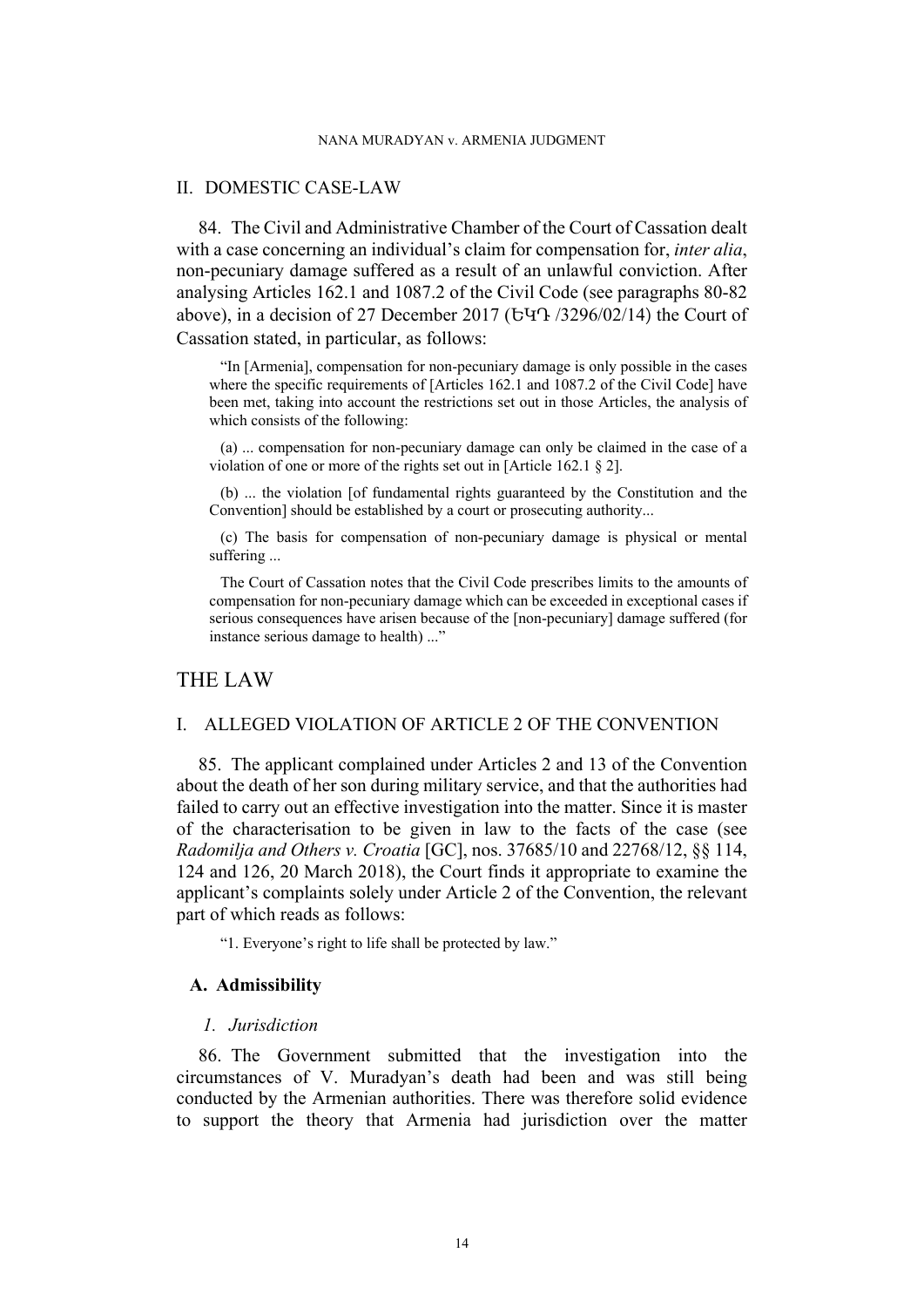complained of. The Government considered that Armenia's jurisdiction should be acknowledged on the basis of the exception of "State agent authority and control", as all the acts complained of as regards the procedural obligation were attributable to the Armenian authorities.

87. The applicant made no submissions in this regard.

88. The Court notes that it has already examined in other cases the issue of Armenia's jurisdiction over the territory in question and found that Armenia exercised effective control over Nagorno-Karabakh and the surrounding territories and that, therefore, complaints pertaining to events that happened in that area came within the jurisdiction of Armenia for the purposes of Article 1 of the Convention (see *Chiragov and Others v. Armenia*  [GC], no. 13216/05, §§ 169-86, ECHR 2015; and *Muradyan v. Armenia*, no. 11275/07, §§ 123-27, 24 November 2016, specifically concerning the death of a conscript during compulsory military service in Nagorno-Karabakh; and compare *Mirzoyan v. Armenia*, no. 57129/10, § 56, 23 May 2019, concerning the murder of a conscript during compulsory military service in Nagorno-Karabakh).

89. In the present case, the applicant's complaints about the death of her son fall to be examined under both the substantive and procedural aspects of Article 2 of the Convention.

90. It should be noted that in the above-cited case of *Mirzoyan*, the Court concluded that there was a jurisdictional link between Armenia and the applicant's deceased son, considering that, as established during the investigation (ibid. § 62), the applicant's son had been killed by an officer of the Armenian army on the territory of the "NKR" (see paragraph [6](#page-3-2) above).

91. In the present case, however, at the date of the latest information available to the Court (that is, 1 July 2020 – see paragraph [75](#page-13-1) above) the exact circumstances of the death of the applicant's son, which occurred under the authority of the Nagorno-Karabakh armed forces at a military unit situated in Nagorno-Karabakh and administered by that entity, had not been elucidated while, as noted above, the applicant complained under both aspects of Article 2 of the Convention about the death of her son, including as regards the State's failure to protect her son's right to life during his compulsory military service. The Court therefore considers that, like in the *Muradyan* case (cited above, § 126), the jurisdictional link between Armenia and the applicant's deceased son in the present case should be established on the basis of the Court's earlier finding in the Grand Chamber case of *Chiragov and Others* that at the relevant time (that is, prior to the changes in the situation on the ground as a result of the Nagorno-Karabakh war, which ended on 10 November 2020 with Azerbaijan capturing all the surrounding territories and part of the "NKR" proper and with the deployment of Russian peacekeepers in the area for at least five years) Armenia exercised effective control over Nagorno-Karabakh and the surrounding territories and was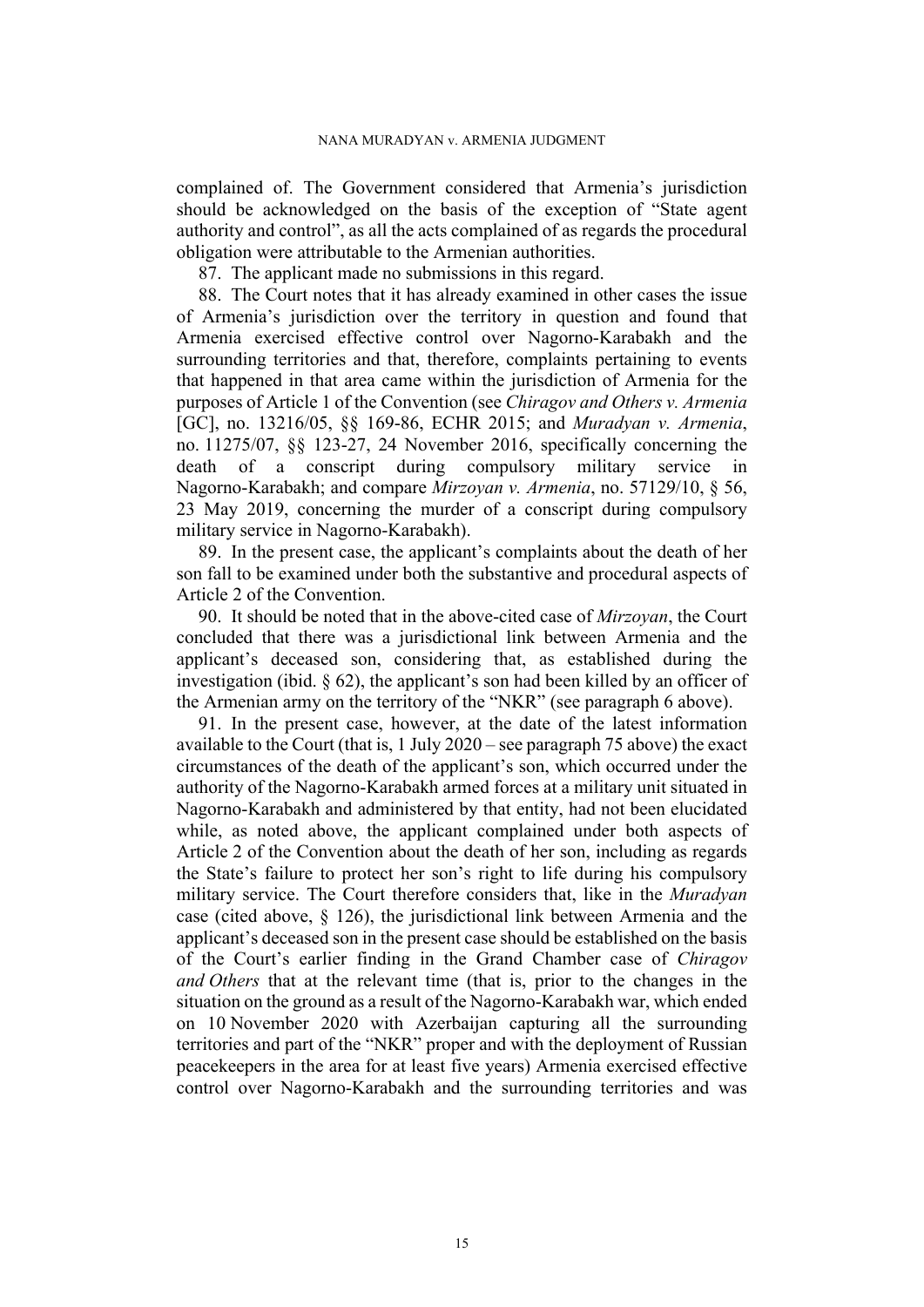#### NANA MURADYAN v. ARMENIA JUDGMENT

under an obligation to secure in that area the rights and freedoms set out in the Convention (see *Chiragov and Others*, cited above, §§ 169-86).

92. It follows that, for the reasons set out above, there was a jurisdictional link for the purposes of Article 1 of the Convention between Armenia and the applicant's deceased son.

## *2. The applicant's victim status*

93. The Government submitted that the applicant could no longer claim to be the victim of a violation of Article 2 of the Convention since there had been an acknowledgement of the breach, which had resulted in the criminal proceedings being resumed and provided her with the possibility to obtain redress. In particular, the decision of the Yerevan Court dated 23 October 2018 (see paragraph [66](#page-12-1) above) had established a violation of Article 2 of the Convention under its procedural limb and "had mirrored the violation under the procedural limb to the substantive limb of Article 2", finding that the breach of the procedural obligation could have violated the applicant's right to be provided with a plausible explanation for her son's death. Furthermore, by virtue of that decision the investigating authority had been ordered to resume the proceedings and eliminate the violation of the applicant's rights. Lastly, that decision constituted judicial acknowledgement of the breach of the applicant's right guaranteed by the Convention, which had provided her with an opportunity to claim compensation for non-pecuniary damage from the State.

94. The applicant submitted that the criminal proceedings in respect of her son's death were still pending.

95. According to the Court's settled case-law, a decision or measure favourable to the applicant is not in principle sufficient to deprive him or her of his or her status as a "victim" unless the national authorities have acknowledged, either expressly or in substance, and subsequently afforded appropriate and sufficient redress for the breach of the Convention (see, for the main principles, *Scordino v. Italy (no. 1)* [GC], no. 36813/97, §§ 178-213, ECHR 2006-V, and, for a summary of those principles, *Nikolova and Velichkova v. Bulgaria*, no. 7888/03, § 49, 20 December 2007). The Court has generally considered this to be dependent on all the circumstances of the case, with particular regard to the nature of the right alleged to have been breached (see *Gäfgen v. Germany* [GC], no. 22978/05, § 116, ECHR 2010), the reasons given for the decision (see *M.A. v. the United Kingdom* (dec.), no. 35242/04, ECHR 2005-VIII) and the persistence of the unfavourable consequences for the person concerned after that decision (see *Freimanis and Līdums v. Latvia*, nos. 73443/01 and 74860/01, § 68, 9 February 2006).

96. The Court observes that in its decision of 23 October 2018 the Yerevan Court found that the applicant's right to an effective investigation had been breached on account of the lengthy investigation, the fact that she had not had an opportunity to participate effectively in a number of forensic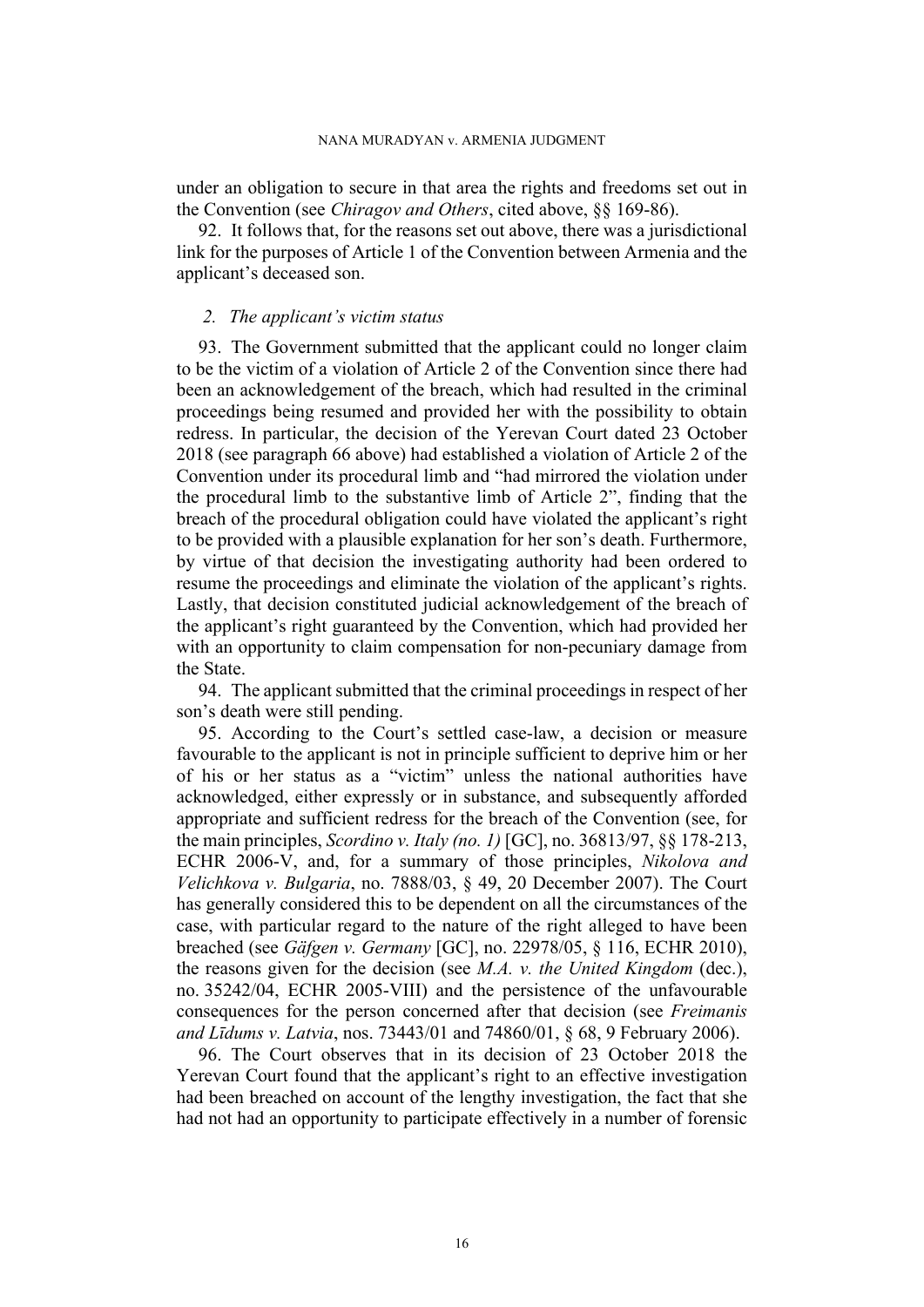expert examinations, and her statements not being properly addressed. On this basis, it ordered the investigating authority to resume the criminal proceedings in respect of V. Muradyan's death and eliminate the breach of her rights (see paragraph [66](#page-12-1) above).

97. The Court notes at the outset that the Yerevan Court's decision of 23 October 2018 was a procedural decision taken by that court within the framework of the judicial review of the investigation. Such decisions are not uncommon in the Armenian judicial system and are primarily aimed at pointing out flaws in the investigation which have undermined its effectiveness and the restoration of the rights of the victim in the course of pending, stayed or discontinued criminal proceedings (see, for example, *Gulyan v. Armenia*, no. 11244/12, §§ 54 and 60, 20 September 2018, where the courts quashed the decisions to discontinue the investigation twice during the same set of criminal proceedings).

98. Furthermore, and contrary to what the Government claimed, the decision in question acknowledged a breach only of the procedural aspect of the applicant's complaint under Article 2 of the Convention. What is more, the Yerevan Court, having been requested to examine the lawfulness of the decision of 20 July 2017 to stay the criminal proceedings (see paragraph [64](#page-12-0)  above) by exercising a judicial review of the investigation, was not called to and indeed did not rule on the substantive aspect of the applicant's complaint under Article 2 of the Convention, which was not the subject matter of the case before it.

99. Most importantly, the Court notes that the criminal proceedings instituted into the death of the applicant's son were, at the date of the latest information available to the Court (see paragraph [75](#page-13-1) above), still pending at the investigation stage.

100. In these circumstances, the Court concludes that the applicant has retained her victim status and dismisses the Government's preliminary objection on this point.

# *3. Non-exhaustion of domestic remedies*

101. Relying on the Court's decision in *Harrison and Others v. the United Kingdom* ((dec.) nos. 44301/13, 44379/13 and 44384/13, 25 March 2014), the Government argued that the applicant's complaints were premature on the grounds that the investigation was still pending after the proceedings had been resumed pursuant to the decision of the Yerevan Court of 23 October 2018 (see paragraph [66](#page-12-1) above). In addition, the applicant had not yet availed herself of the civil remedy allowing her to claim compensation from the State based on the same decision.

102. The applicant maintained that there were no effective remedies available to her which should have been exhausted. The investigation that had been pending since 2010 had been inadequate and characterised by a lack of diligence on the part of the authorities in elucidating the circumstances of her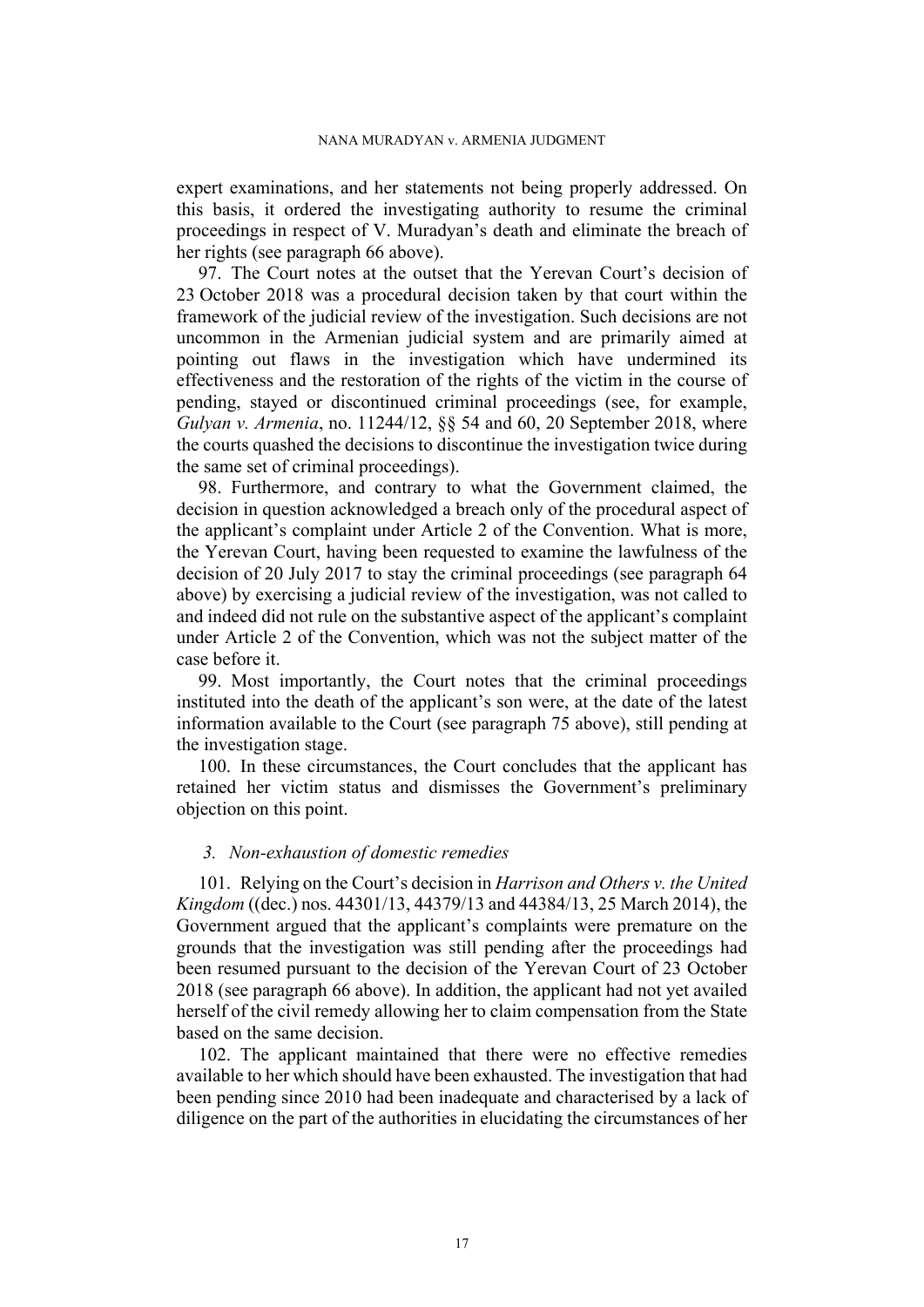son's death. The same could be said as regards the investigative measures being undertaken after the decision of 23 October 2018. In those circumstances, there were no grounds for considering that her complaints were premature.

<span id="page-19-0"></span>103. The applicant further argued that the possibility of seeking damages from the State in civil proceedings could not be considered effective within the meaning of Article 2 of the Convention as it could not lead to the identification and punishment of those responsible. In any event, the maximum amount of compensation to which she could potentially be entitled at domestic level would not constitute appropriate and sufficient redress.

104. The general principles concerning exhaustion of domestic remedies under Article 35 of the Convention are resumed in *Vučković and Others v. Serbia* ([GC] (preliminary objection), nos. 17153/11 and 29 others, §§ 69-77, 25 March 2014).

105. The Court observes that the criminal proceedings in respect of the death of the applicant's son were instituted on 15 March 2010 (see paragraph [8](#page-3-3) above), but that the investigation was, on the date of the latest information available to the Court (see paragraph [75](#page-13-1) above), still pending.

<span id="page-19-1"></span>106. It considers that the Government's objection, in so far as they argue that the applicant's complaints are premature, raises issues concerning the effectiveness of the investigation which are closely linked to the merits of the applicant's complaints. It therefore considers that these matters fall to be examined below under the procedural aspect of Article 2 of the Convention, and decides to join this part of the objection to the merits.

107. In addition, the Government argued that the applicant had failed to bring a civil claim for compensation in respect of non-pecuniary damage based on the decision of the Yerevan Court of 23 October 2018 which, in their submission, constituted judicial acknowledgment of a violation of her fundamental rights guaranteed by the Convention for the purposes of Article 162.1 of the Civil Code, allowing her to claim damages from the State (see paragraph [80](#page-14-0) above).

108. The Court notes that the applicant did not submit a claim for damages following the Yerevan Court's decision. She argued in that regard that the maximum amount she could potentially be awarded would not in any event constitute sufficient redress (see paragraph [103](#page-19-0) above).

109. The Court observes that Article 1087.2 § 7 (1) prescribes a ceiling of AMD 3,000,000 (approximately EUR 6,000) as regards compensation in respect of non-pecuniary damage suffered as a result of a breach of the right to life. At the same time, Article 1087.2 § 8 provides for the possibility of exceeding that limit in exceptional cases, if the damage has had serious consequences (see paragraph [82](#page-14-1) above). The Government did not argue, however, that the applicant's case would have fallen within those exceptions had she claimed damages. Furthermore, the Court of Cassation has interpreted that provision as requiring an individual to have suffered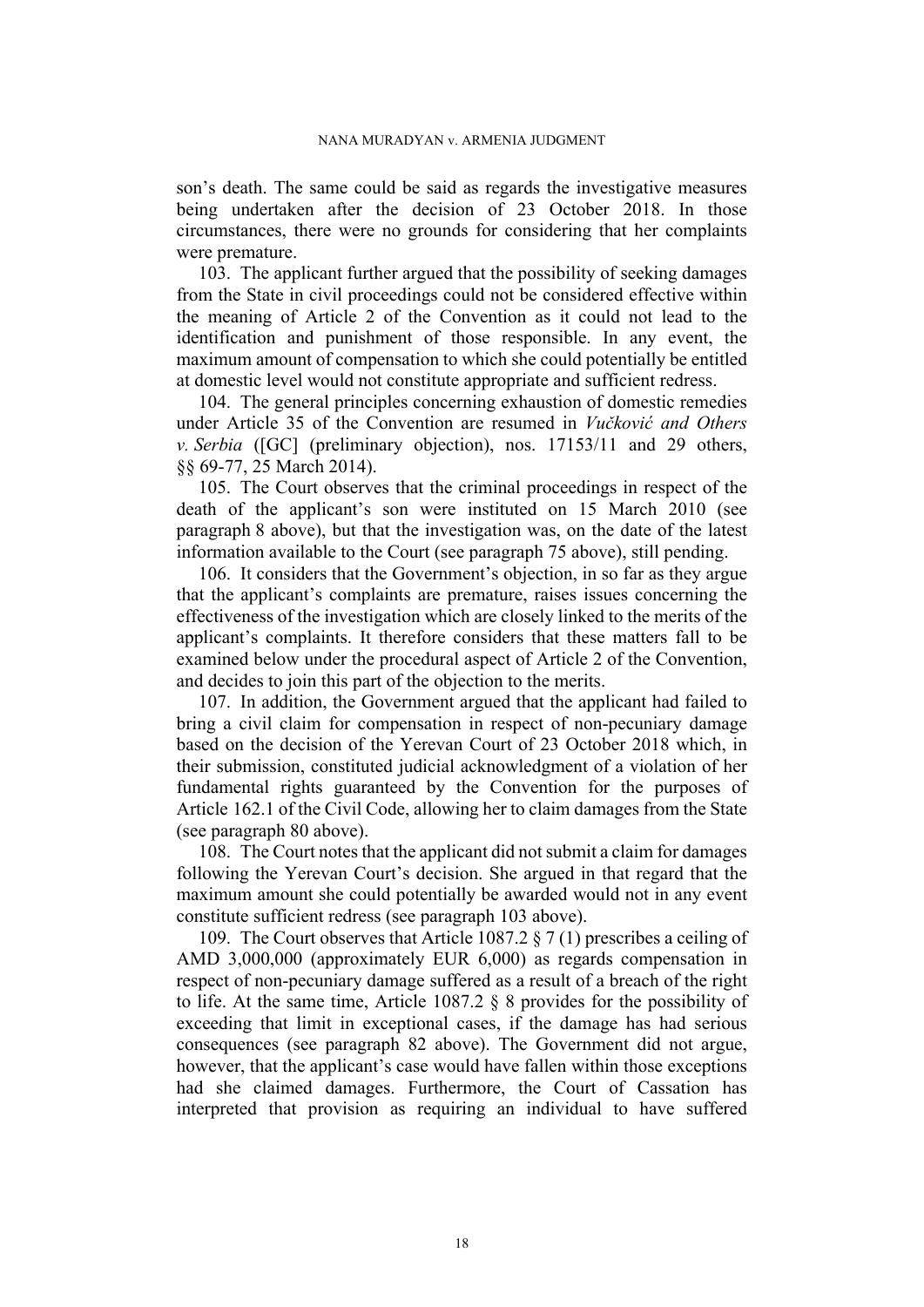additional consequences such as, for example, having developed an illness as a result of the mental suffering otherwise caused by the breach (see paragraph [84](#page-15-0) above).

110. The Court notes that it may, in principle, accept a lower award of compensation by the domestic authorities than it would award itself, judged in the light of the standard of living in the State concerned (see *Mučibabić v. Serbia*, no. 34661/07, § 119, 12 July 2016). However, having regard to the above-mentioned limit prescribed by domestic law, the Court considers that in the present case the compensation that could have been awarded by the civil courts is not in reasonable proportion to any award the Court may have made under Article 41 of the Convention in respect of comparable violations of Article 2 (see, for example, *Muradyan*, cited above, § 167; and *Anahit Mkrtchyan v. Armenia*, no. 3673/11, § 109, 7 May 2020).

111. In these circumstances, the Court concludes that the compensatory remedy advanced by the Government would not be capable of remedying the impugned state of affairs since, for the aforementioned reasons, it could not provide sufficient redress to the applicant. The Court therefore dismisses the Government's non-exhaustion objection in this regard.

### *4. Other grounds for inadmissibility*

112. The Court notes that this complaint is neither manifestly ill-founded nor inadmissible on any other grounds listed in Article 35 of the Convention. It must therefore be declared admissible.

# **B. Merits**

#### *1. The parties' submissions*

## **(a) The applicant**

<span id="page-20-0"></span>113. The applicant submitted that the authorities of the State were responsible for her son's death, which had occurred while he had been under their exclusive control during his military service. She disputed that the finding of suicide as the cause of her son's death was accurate and argued that her son had been murdered.

114. She maintained that the investigation, which had been pending for more than nine years, had failed to elucidate the exact circumstances of her son's death owing to its inadequacy and a lack of diligence on the part of the authorities in identifying those responsible. Since the very beginning of the investigation, the only hypothesis put forward had been that of suicide. During the first five months of the investigation, only two medical expert reports had been obtained, and important evidence such as the metal chair and her son's military boots had either been destroyed or negligently lost. Furthermore, a number of important forensic examinations had been ordered several months and even years after the incident, while her statements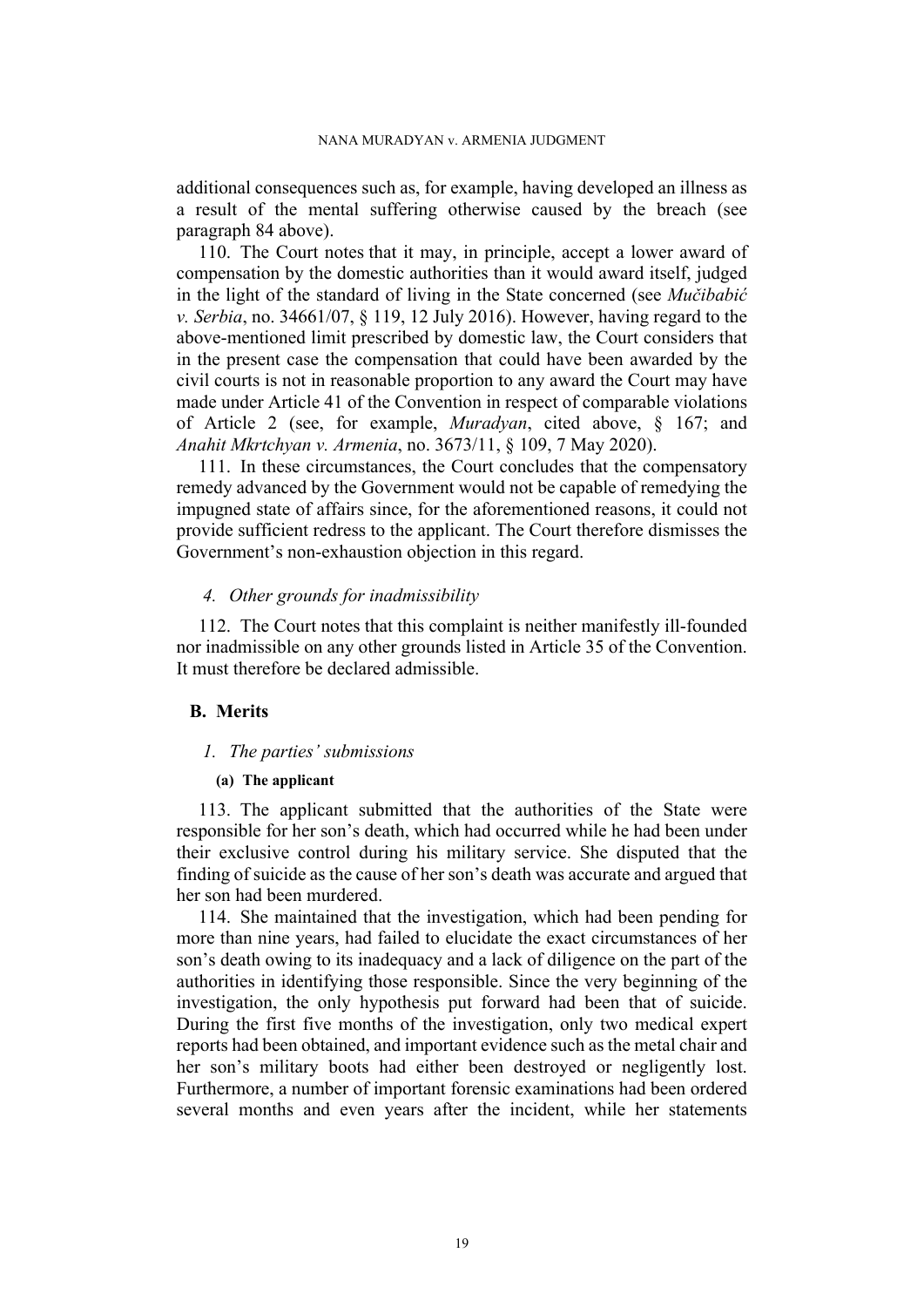(concerning her son witnessing fuel theft prior to the incident) had not been adequately addressed. Charges had only been brought against the two former servicemen of the military unit seven years after the incident, by which time it had already become impossible to locate them.

115. Nor could it be said that any meaningful steps had been taken by the authorities since the criminal proceedings had been resumed following the decision of the Yerevan Court of 23 October 2018.

#### **(b) The Government**

116. The Government did not comment on the applicant's complaint under the substantive aspect of Article 2 of the Convention.

<span id="page-21-0"></span>117. In their submissions filed in March and August 2019, the Government stated that after the investigation had been resumed in December 2018 the authorities had carried out a number of investigative activities, such as filing a request with the police to find out whether N.G. and A.K. had crossed the Armenian border, and relevant instructions had been issued to the police and military police. The Government submitted that the details could not be disclosed at that stage owing to the secrecy of the investigation. Furthermore, several witnesses had been questioned, while others had not yet been questioned, and certain investigative measures had been undertaken. Again, the details of the progress of the investigation could not be disclosed fully owing to the secrecy of the investigation.

## *2. The Court's assessment*

#### **(a) General principles**

118. The Court reiterates that Article 2, which safeguards the right to life, ranks as one of the most fundamental provisions in the Convention. Together with Article 3, it also enshrines one of the basic values of the democratic societies making up the Council of Europe. The object and purpose of the Convention as an instrument for the protection of individual human beings requires that Article 2 be interpreted and applied so as to make its safeguards practical and effective (see, among other authorities, *McCann and Others v. the United Kingdom*, 27 September 1995, §§ 146-47, Series A no. 324).

119. The first sentence of Article 2 § 1 enjoins the State not only to refrain from the intentional and unlawful taking of life, but also to take appropriate steps to safeguard the lives of those within its jurisdiction (see *L.C.B. v. the United Kingdom*, 9 June 1998, § 36, *Reports of Judgments and Decisions* 1998-III). However, the positive obligation is to be interpreted in such a way as not to impose an excessive burden on the authorities, bearing in mind, in particular, the unpredictability of human conduct (see *Keenan v. the United Kingdom*, no. 27229/95, § 89-90, ECHR 2001-III).

120. In the context of individuals undergoing compulsory military service, the Court has previously had occasion to emphasise that, as with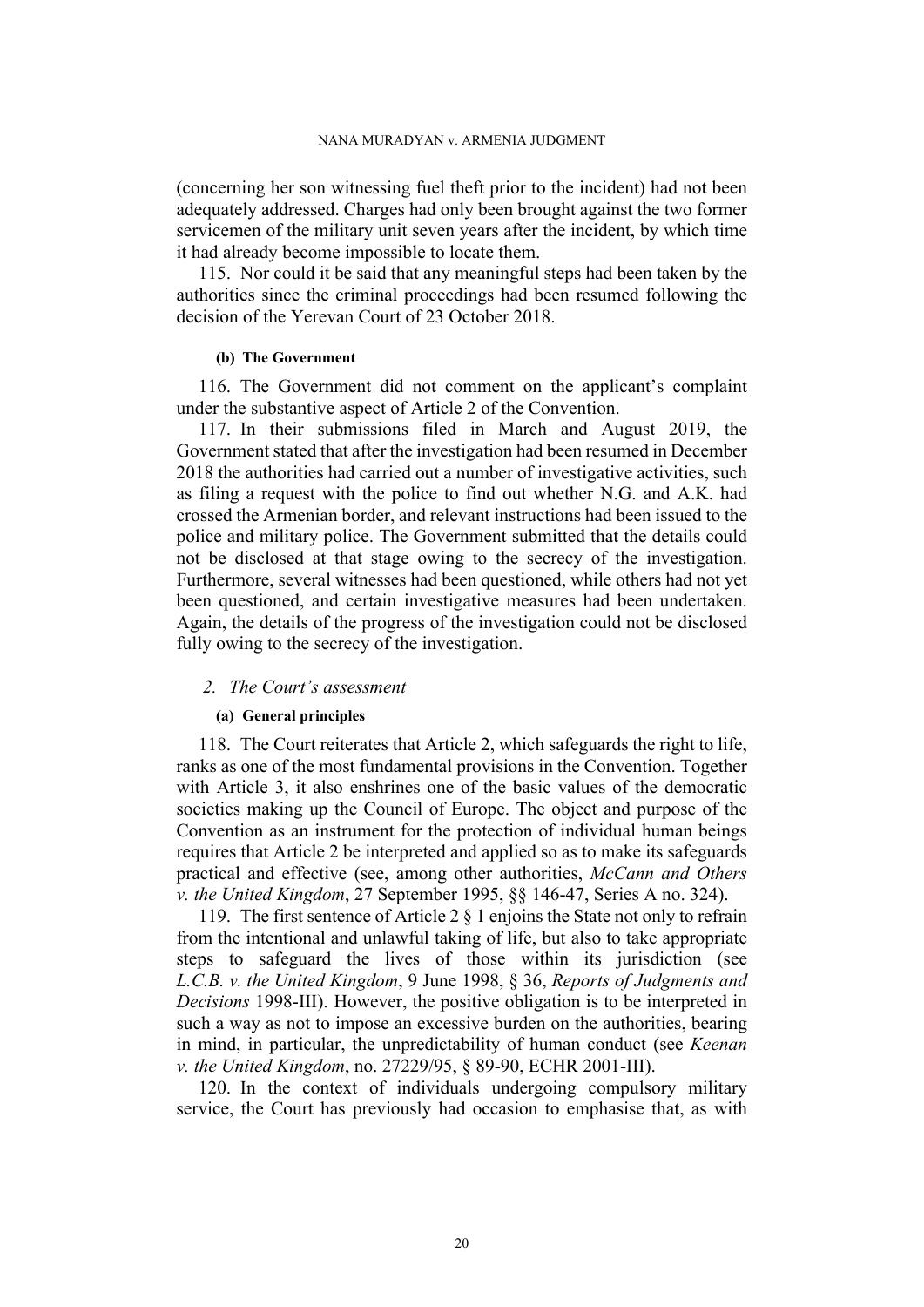persons in custody, conscripts are under the exclusive control of the authorities of the State, since any events in the army lie wholly, or in large part, within the exclusive knowledge of the authorities, and that the authorities are under a duty to protect them (see *Beker v. Turkey*, no. 27866/03, §§ 41-42, 24 March 2009; *Mosendz v. Ukraine*, no. 52013/08, § 92, 17 January 2013; and *Malik Babayev v. Azerbaijan*, no. 30500/11, § 66, 1 June 2017).

<span id="page-22-1"></span>121. In the same context, the Court has further held that the primary duty of a State is to put in place rules geared to the level of risk to life or limb that may result not only from the nature of military activities and operations, but also from the human element that comes into play when a State decides to call up ordinary citizens to perform military service. Such rules must require the adoption of practical measures aimed at the effective protection of conscripts against the dangers inherent in military life and appropriate procedures for identifying shortcomings and errors liable to be committed in that regard by those in charge at different levels (see *Kılınç and Others v. Turkey*, no. 40145/98, § 41, 7 June 2005, and *Mosendz*, cited above, § 91).

<span id="page-22-2"></span>122. Furthermore, States are required to secure high professional standards among regular soldiers, whose acts and omissions – particularly *vis-à-vis* conscripts – could, in certain circumstances, engage their responsibility, *inter alia*, under the substantive limb of Article 2 (see, in particular, *Abdullah Yılmaz v. Turkey*, no. 21899/02, §§ 56-57, 17 June 2008, see also, *mutatis mutandis*, *Stoyanovi v. Bulgaria*, no. 42980/04, § 61, 9 November 2010).

<span id="page-22-0"></span>123. In assessing evidence, the Court adopts the standard of proof "beyond reasonable doubt". However, such proof may follow from the co-existence of sufficiently strong, clear and concordant inferences or of similar unrebutted presumptions of fact. Where the events in issue lie wholly, or in large part, within the exclusive knowledge of the authorities, as in the case of persons within their control in custody or in the army, strong presumptions of fact will arise in respect of injuries and death occurring during that detention or service. Indeed, the burden of proof may be regarded as resting on the authorities to provide a satisfactory and convincing explanation (see, among many other authorities, *Anguelova v. Bulgaria*, no. 38361/97, §§ 109-11, ECHR 2002-IV).

<span id="page-22-3"></span>124. The Court further reiterates that the obligation to protect the right to life under Article 2 of the Convention, read in conjunction with the State's general duty under Article 1 to "secure to everyone within [its] jurisdiction the rights and freedoms defined in [the] Convention", requires by implication that there should be an effective official investigation when individuals have been killed as a result of the use of force, either by State officials or private individuals (see, among many other authorities, *Mustafa Tunç and Fecire Tunç v. Turkey* [GC], no. 24014/05, §§ 169 and 171, 14 April 2015). The essential purpose of such an investigation is to secure the effective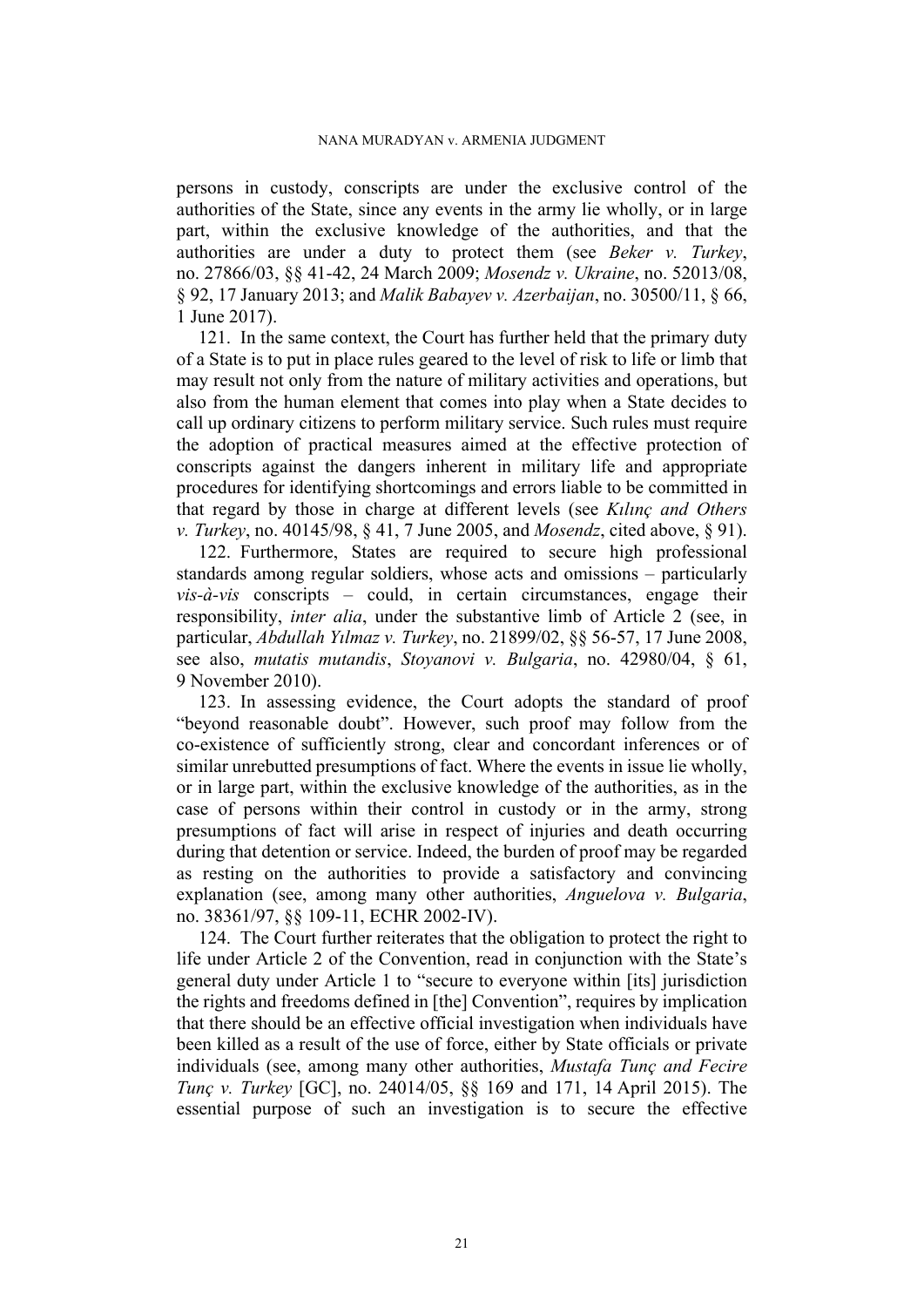implementation of the domestic laws which protect the right to life. The same standards also apply to investigations concerning fatalities during compulsory military service, including the suicide of conscripts (see *Malik Babayev*, cited above, § 79, and the cases cited therein).

125. The investigation must be effective in the sense that it is capable of leading to the establishment of the facts and, where appropriate, the identification and punishment of those responsible (see *Mustafa Tunç and Fecire Tunç*, cited above, § 172).

126. The obligation to conduct an effective investigation is an obligation not of result but of means: the authorities must take the reasonable measures available to them to secure evidence concerning the incident at issue, including, *inter alia*, eyewitness testimony, forensic evidence and, where appropriate, an autopsy which provides a complete and accurate record of injury and an objective analysis of clinical findings, including the cause of death. However, the effectiveness of an investigation cannot be gauged simply on the basis of the number of reports made, witnesses questioned or other investigative measures taken. The investigation's conclusions must be based on thorough, objective and impartial analysis of all relevant elements. Failing to follow an obvious line of inquiry undermines to a decisive extent the investigation's ability to establish the circumstances of the case and, where appropriate, the identity of those responsible and is liable to fall foul of the required measure of effectiveness (see *Muradyan*, cited above, § 135, and the references contained therein).

<span id="page-23-1"></span>127. Lastly, the question of whether an investigation has been sufficiently effective must be assessed on the basis of all relevant facts and with regard to the practical realities of investigation work. The nature and degree of scrutiny which satisfy the minimum threshold of the investigation's effectiveness depend on the circumstances of the particular case (ibid., § 136).

#### **(b) Application of the general principles to the present case**

#### *(i) Substantive limb*

128. The applicant's son, V. Muradyan, was a conscript carrying out his mandatory military service under the care and responsibility of the authorities when he died as a result of what was alleged to be suicide.

<span id="page-23-0"></span>129. The applicant questioned the authorities' finding that her son had committed suicide and alleged that he had been murdered (see paragraph [113](#page-20-0)  above). The hypothesis put forward by her, which she maintained in the domestic proceedings, was that her son had been murdered for having witnessed a fuel theft in the military unit (see paragraph [17](#page-5-2) above). The Court observes, however, that this hypothesis was examined and refuted during the investigation (see paragraph [27](#page-6-0) above).

130. The Court reiterates that the applicable standard of proof under Article 2 is that of "beyond reasonable doubt" (see the case-law cited in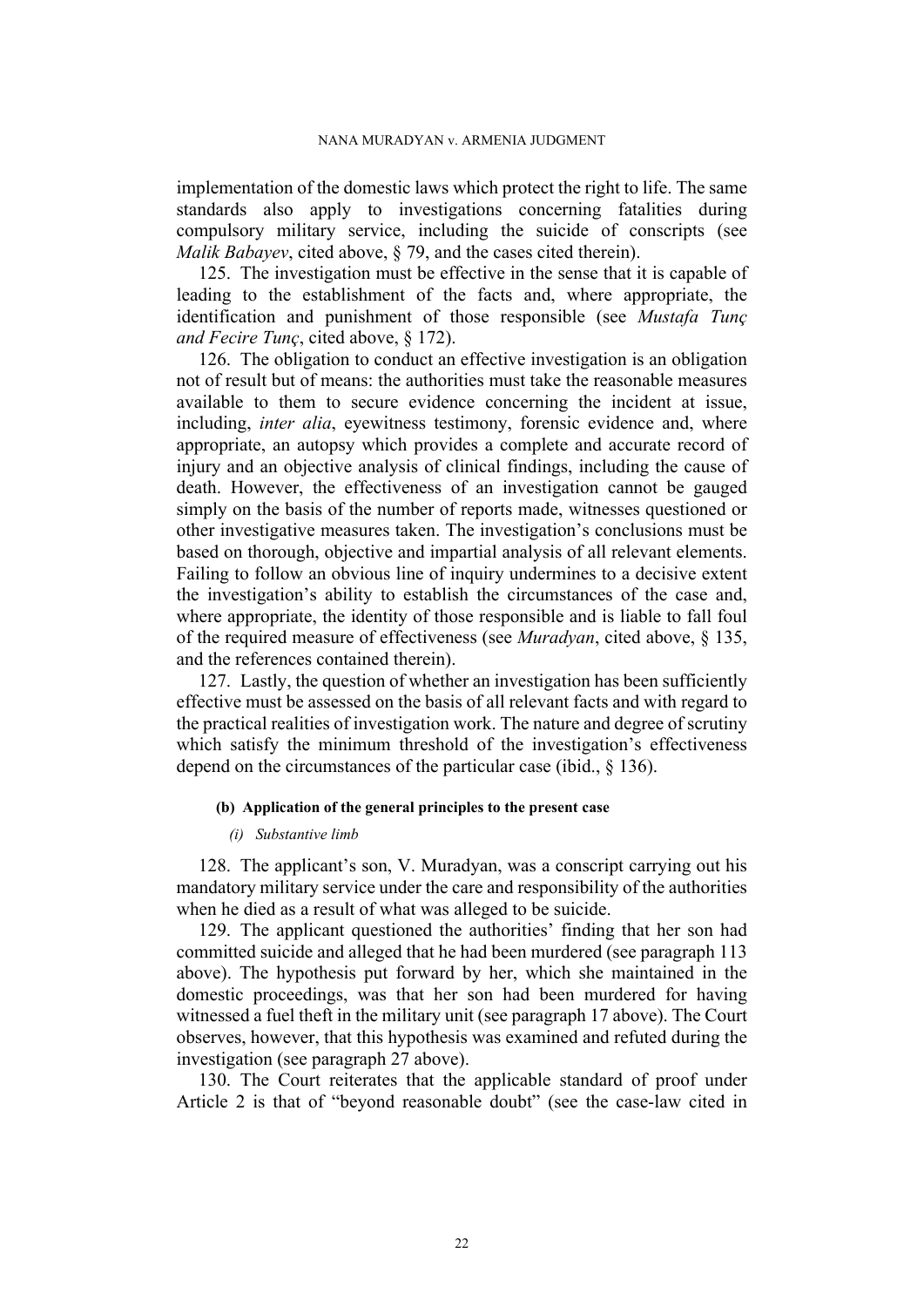paragraph [123](#page-22-0) above). In the instant case, the Court finds no evidence in the material before it to support the hypothesis that V. Muradyan's life was taken intentionally (contrast *Beker,* cited above, §§ 45-54, and *Lapshin v. Azerbaijan*, no. 13527/18, §§ 110-20, 20 May 2021; see also, *mutatis mutandis*, *Mižigárová v. Slovakia*, no. 74832/01, § 89, 14 December 2010).

<span id="page-24-1"></span>131. The Court therefore considers that any allegation that the applicant's son was murdered would be purely speculative (see, *mutatis mutandis*, *Abdullah Yılmaz v. Turkey*, no. 21899/02, § 59, 17 June 2008, and *Durdu v. Turkey*, no. 30677/10, §§ 59-61, 3 September 2013).

132. According to the findings of the investigation and the charges brought against former servicemen N.G. and A.K., V. Muradyan committed suicide as a consequence of harassment by his fellow servicemen (see paragraphs [13,](#page-4-1) [19](#page-5-3) and [63](#page-12-2) above). Furthermore, it was established during the investigation that V. Muradyan, who had been drafted into the army in November 2009 (see paragraph [6](#page-3-2) above), was subjected to abuse at the hands of more senior conscripts and junior command staff within the first few months of starting service (see paragraphs [30-](#page-7-0)[33](#page-9-0) above).

<span id="page-24-0"></span>133. The Court reiterates in this connection that the domestic authorities are required to adopt practical measures aimed at effectively protecting conscripts against the dangers inherent in military life and appropriate procedures for identifying the shortcomings and errors likely to be committed in that regard by those in charge at different levels. The authorities are also required to secure high professional standards among regular soldiers to protect conscripts (see the case-law quoted in paragraphs [121](#page-22-1) and [122](#page-22-2) above). In the Court's view, however, and for the reasons which follow, the authorities failed to fulfil those obligations in the present case.

134. It appears from the evidence before the Court that in the months preceding V. Muradyan's death there had been several incidents of physical and psychological violence as he was a new recruit and was considered not to have authority (see paragraphs [30,](#page-7-0) [31](#page-8-0) and [33](#page-9-0) above), while there is nothing to suggest that those in charge of the military unit were aware of the situation let alone took action to address the matter. In this connection, the Court observes that junior sergeant K.A. was aware of and even involved in at least one of those incidents but did not interfere or report it to his superiors for fear of being disrespected (see, in particular, paragraph [31](#page-8-0) above).

135. As regards the day of the incident in particular, it appears that there had been ongoing discussions about the repayment of the debt owed by V. Muradyan to N.G. throughout the day. Junior sergeant K.A. was involved in the discussions between N.G., A.K., H.H. and V. Muradyan preceding his death (see paragraph [13](#page-4-1) above). However, he not only did not report the situation to the superiors as before, but misstated V. Muradyan's whereabouts to platoon commander A.Ar. and falsified the evening register to cover up the absence. In turn, A.Ar. failed to verify V. Muradyan's whereabouts either at that point or thereafter (see paragraph [15](#page-4-2) above).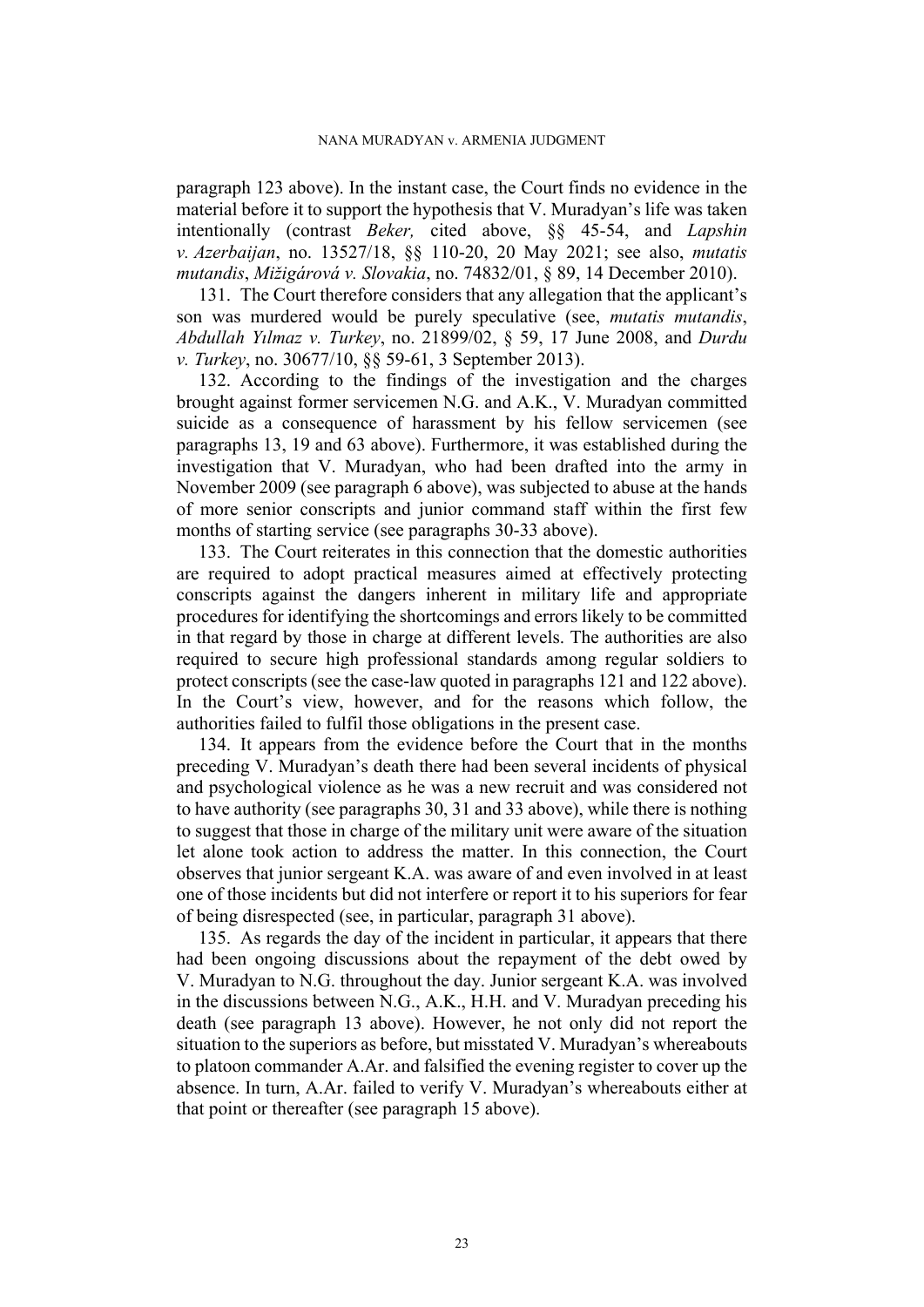136. In addition, the Court observes that, aside from hazing and harassment by more powerful recruits or junior command staff, relations between servicemen constantly involved monetary issues and frequent disagreements in that regard (see paragraphs [13,](#page-4-1) [30](#page-7-0) and [31](#page-8-0) above). However, instead of reporting the existence of such practices to their superiors, junior sergeants M.B. and A.G. were themselves involved in monetary matters (see paragraphs [13](#page-4-1), [30](#page-7-0) and [32](#page-9-1) above).

137. While the Court cannot speculate whether the command staff's ignorance of the incidents of harassment (and even physical violence) and the existence of non-statutory relations among servicemen was due to their own omission or even indifference, it is clear that the environment in the military unit was such that junior officers were discouraged from reporting misconduct (see paragraph [31](#page-8-0) above).

138. The Court notes that the report following an internal investigation by the Ministry of Defence based on which the command staff of the military unit were subjected to disciplinary measures in relation to the incident was not provided to the Court (see paragraph [27](#page-6-0) above and paragraph [146](#page-26-0) below). Therefore, it is not clear whether the command staff were reprimanded for the events that took place specifically on the day of the incident or for their failure to maintain discipline and morale in the military unit in general.

139. Nevertheless, as noted above, it appears from the material before the Court that the command of the military unit failed to adopt practical measures to ensure that signals of bullying and mistreatment in the military unit under their responsibility were effectively reviewed (see paragraph [133](#page-24-0) above). What is more, due to the unhealthy environment in the military unit, reporting misconduct appears to have been in fact discouraged. As a result, no measures were adopted whatsoever to effectively protect V. Muradyan against abuse at the hands of more senior conscripts and junior command staff which, according to the findings of the investigation (see paragraph [63](#page-12-2) above), resulted in him committing suicide.

140. In the light of all these considerations, the Court concludes that the authorities in the instant case failed to comply with their positive obligation to protect V. Muradyan's right to life while he was under their control.

141. There has accordingly been a violation of the substantive limb of Article 2 of the Convention.

### *(ii) Procedural limb*

142. The Court notes at the outset that the applicant disputed the authorities' finding of suicide as the cause of her son's death, arguing that he had been murdered (see paragraph [113](#page-20-0) above). In this connection, the Court refers to its earlier finding that, in view of the evidence before it, any allegation that the applicant's son was murdered would be purely speculative (see paragraphs [129-](#page-23-0)[131](#page-24-1) above).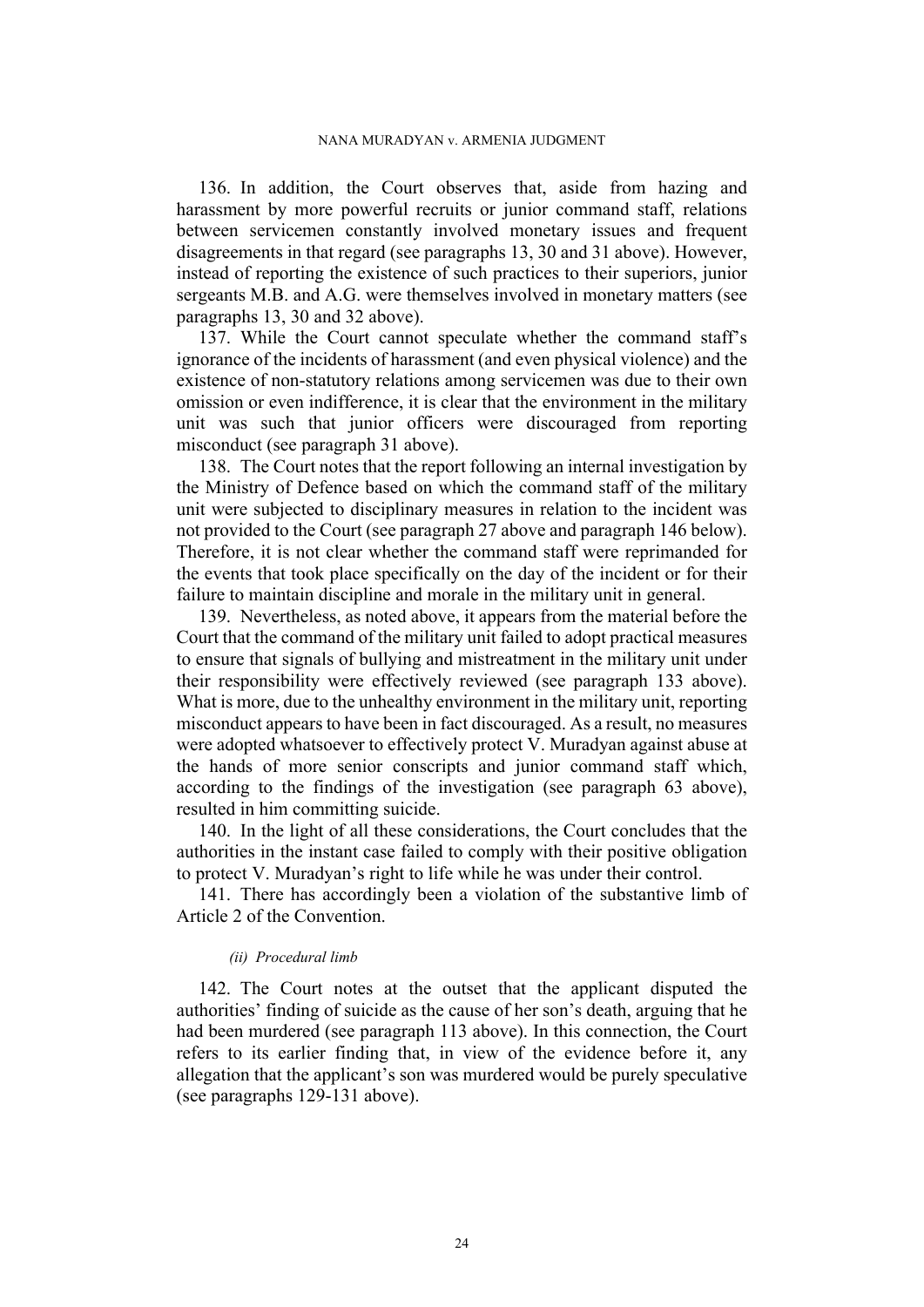143. That said, there are a number of elements which, in the Court's view, seriously impaired the effectiveness of the investigation carried out by the authorities in relation to V. Muradyan's death.

144. Firstly, there were several shortcomings during the first months of the investigation which resulted in a complete loss of opportunity to collect important forensic evidence. For instance, investigator A., who was initially in charge of the investigation, failed to request a forensic trace evidence examination of the items seized during the inspection of the scene of the incident, including V. Muradyan's clothes, the rope and the chair which had allegedly been used by him to commit suicide. The relevant expert reports were requested more than six months after the incident, when the case was taken over by investigator A.T. (see paragraph [21](#page-6-1) above). However, owing to the passage of time, the majority of biological and trace evidence examinations requested did not produce any results since the samples provided were not fresh (see, for example, paragraphs [22,](#page-6-2) [23](#page-6-3) and [25](#page-6-4) above). Furthermore, as was later revealed due to the applicant's enquiries, investigator A. had not put V. Muradyan's military boots in the package containing the clothes that he had been wearing when his body was discovered (see paragraphs [45](#page-10-1) and [46](#page-10-2) above), thus making it impossible to verify whether the metal chair found at the scene of the incident had any trace evidence on it matching his boots.

145. Secondly, no adequate explanation was provided for two of the injuries noted in the autopsy report, namely a bruise in the left arm area and an abrasion on the right wrist (see paragraph [18](#page-5-0) above). These two injuries were explained by the fact that V. Muradyan had participated in car repair works "in the days preceding the incident" and could have sustained them then (see paragraph [27](#page-6-0) above). However, that hypothesis was not corroborated by any other evidence such as, for instance, witness statements to that effect or evidence that V. Muradyan had received any medical assistance in respect of injuries which had allegedly been sustained during the performance of his military duties.

<span id="page-26-0"></span>146. Thirdly, it was established during the investigation that junior sergeant K.A., who had been among those confronting V. Muradyan in connection with the repayment of the latter's debt, had deliberately misled the platoon commander in charge of the maintenance company about V. Muradyan's whereabouts during the evening call-up and had falsified the relevant register by marking him present (see paragraphs [13](#page-4-1) and [15](#page-4-2) above). V. Muradyan was found dead a couple of hours later, and the authorities failed to investigate any further what exactly happened after the conflict with N.G., H.H. A.K. and K.A. and why the latter covered up V. Muradyan's absence. The Court notes in this regard that, according to the material before it, there was an internal investigation by the Ministry of Defence in relation to V. Muradyan's death (see paragraph [27](#page-6-0) above), which resulted in disciplinary measures being taken against the military personnel responsible, including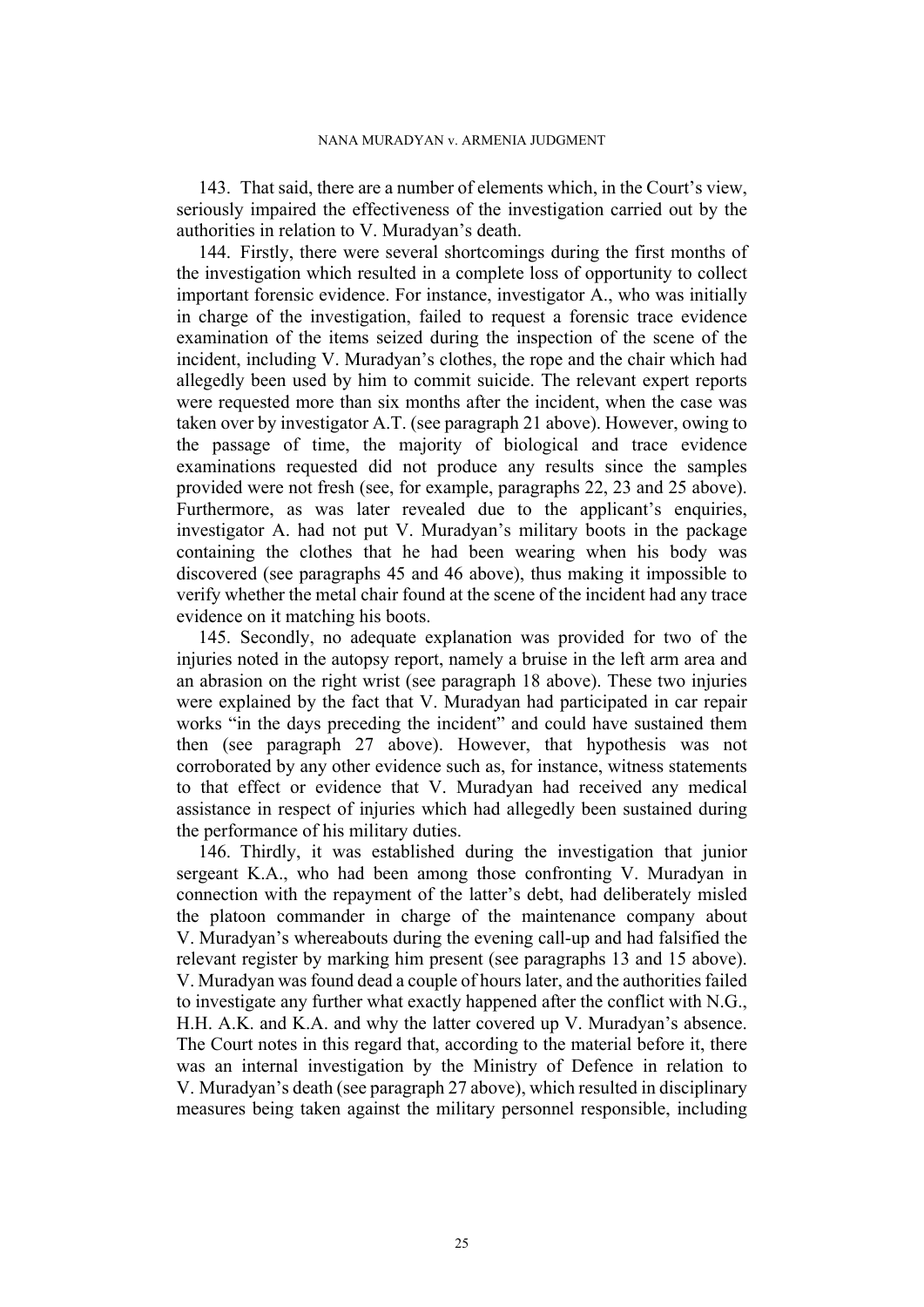#### NANA MURADYAN v. ARMENIA JUDGMENT

platoon commander A.Ar., who was in charge of the maintenance company on the day of the incident (see paragraph [15](#page-4-2) above). However, despite the Court's specific request in that regard when the present application was notified to the Government, the latter failed to provide a copy of the relevant report to find out whether any additional circumstances about the events of 14 and 15 March 2010 had been clarified as a result of the internal investigation. In any event, the fact that based on the results of the internal investigation disciplinary measures were applied indicates that certain failures and omissions were acknowledged by the authorities as regards the actions and omissions of the command staff of the military unit on the day of the incident. Nevertheless, there is nothing to indicate that the findings of the internal investigation were in any way analysed by the investigating authority, let alone correlated with the evidence gathered as part of the criminal investigation.

147. Fourthly, it remains unclear why charges were not brought against H.H., who, together with N.G. and A.K., was also implicated in the events preceding V. Muradyan's death; according to the post-mortem forensic psychiatric and psychological assessment, there was a causal link between the actions of H.H. (and N.G. and A.K.) and V. Muradyan's severely depressed psychological state (see paragraph [19](#page-5-3) above).

148. In addition, there is nothing to suggest that the events of 14 March 2010 and V. Muradyan's severely depressed psychological state that day were examined in the broader context of the events that had taken place earlier, including those of 11 March 2010 and the incidents with A.G. and A.K. which clearly showed that V. Muradyan had been mistreated as a newly recruited conscript (see, in particular, paragraphs [30](#page-7-0)[-33](#page-9-0) above). The Court observes in this connection that the evidence with regard to the earlier violent incidents and humiliation came to light months after the post-mortem forensic psychiatric and psychological assessment report was produced. However, investigator A.T. did not seek an additional assessment in the light of the newly emerged evidence to determine whether the earlier incidents, together with the events of 14 March 2010, constituted a common chain of events that contributed to V. Muradyan's severe depression prior to his death.

149. The Court notes that the investigation into the circumstances of V. Muradyan's death, which has been ongoing since 15 March 2010, has been stayed three times for different reasons, and that each time the relevant decisions have been quashed either by the supervising prosecutor or the court following an appeal by the applicant (see, in particular, paragraphs [27,](#page-6-0) [28](#page-7-1), [52,](#page-11-1) [58,](#page-11-2) [64](#page-12-0) and [66](#page-12-1) above), with the result that on 1 July 2020, more than ten years and three months after V. Muradyan's death, the investigation was still pending (see paragraph [75](#page-13-1) above). The Court observes on this last point that, as mentioned above, by its decision of 23 October 2018 the Yerevan Court acknowledged that the investigation had been unreasonably lengthy, in breach of the requirements of Article 2 of the Convention (see paragraphs [66](#page-12-1)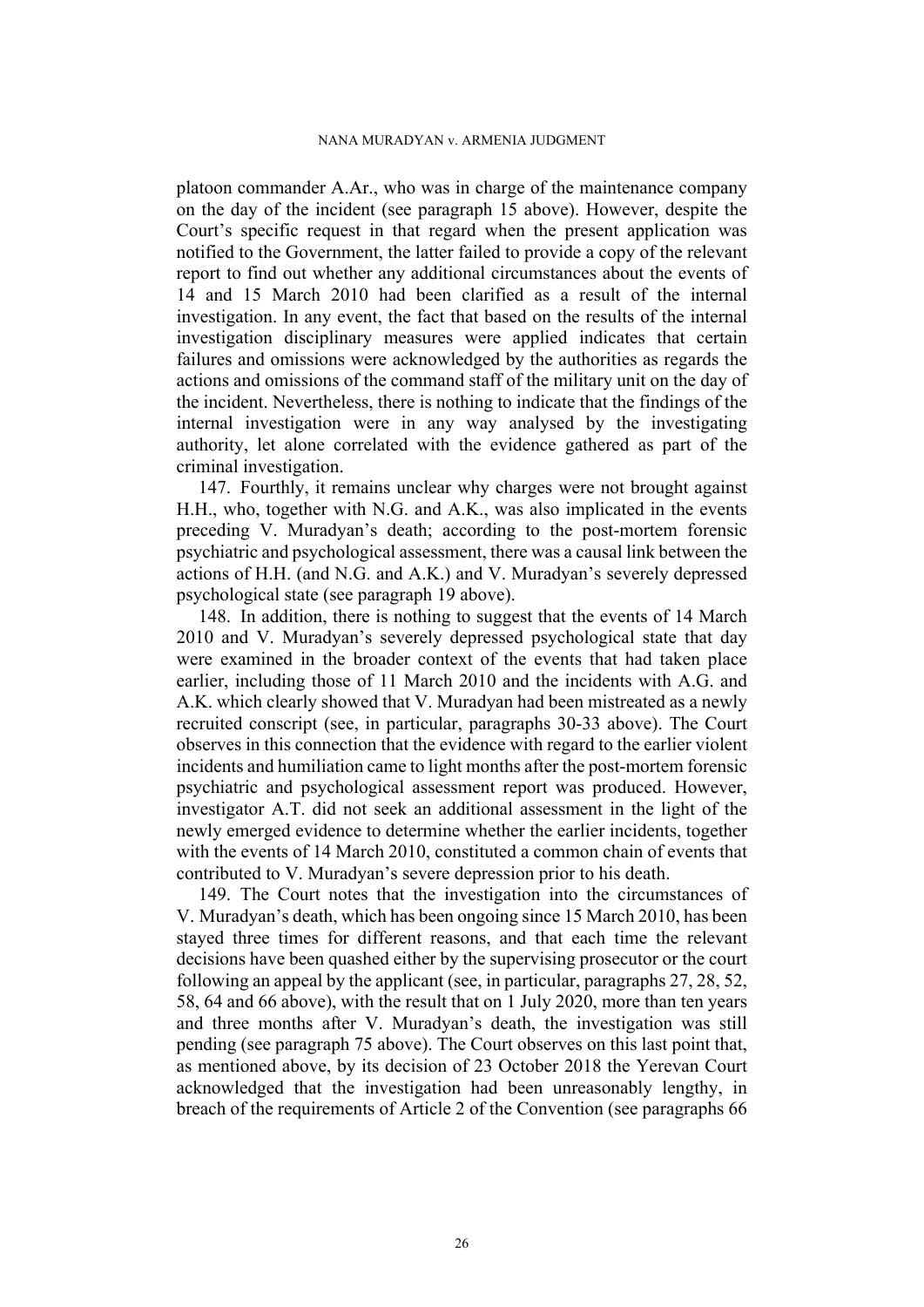and [124](#page-22-3)[-127](#page-23-1) above). The Court cannot but agree with the domestic court on this issue and reiterates in this connection that in Article 2 cases concerning proceedings instituted to elucidate the circumstances of an individual's death, lengthy proceedings such as these are a strong indication that the proceedings were defective to the point of constituting a violation of the respondent State's positive obligations under the Convention, unless the State has provided highly convincing and plausible reasons to justify such a course of proceedings (see, *mutatis mutandis*, *Lopes de Sousa Fernandes v. Portugal* [GC], no. 56080/13, § 219, 19 December 2017; *Kudra v. Croatia*, no. 13904/07, § 113, 18 December 2012; and *Bilbija and Blažević v. Croatia*, no. 62870/13, § 107, 12 January 2016). The Court observes that no such reasons have been provided by the respondent Government in the present case.

150. At the same time, the Government argued that a number of investigative measures were being taken by the authorities following the Yerevan Court's decision of 23 October 2018 in order to fully clarify the circumstances of V. Muradyan's death. In particular, they referred to additional questioning of witnesses and attempts to locate N.G. and A.K. (see paragraph [117](#page-21-0) above).

151. However, the supplementary questioning of witnesses could hardly be considered as a sufficient attempt to discover any new facts or circumstances. Hence, it is not clear what new circumstances the witnesses, who had already been interviewed a number of times, were capable of providing in relation to events taking place a decade ago. Indeed, all of the witnesses questioned stated that they had nothing to add to their previous statements (see, in particular, paragraphs [70,](#page-13-2) [71](#page-13-3) and [72](#page-13-4) above).

152. As regards the enquiries of the police aimed at locating N.G. and A.K., although the Government did not disclose full details of the investigation in that regard, there is nothing to indicate that the investigating authority sought to initiate any meaningful steps such as, for instance, putting them on the wanted list or resorting to international legal assistance.

153. In the light of the foregoing, the Court finds that the authorities failed to carry out an effective investigation into V. Muradyan's death. In view of this conclusion, the Court considers it unnecessary to examine whether the other aspects of the investigation met the requirements of the Convention (see, *mutatis mutandis*, *Magnitskiy and Others v. Russia*, nos. 32631/09 and 53799/12, § 272, 27 August 2019, and *Anahit Mkrtchyan*, cited above, § 101).

154. The Court therefore concludes that there has been a procedural violation of Article 2 of the Convention. It accordingly dismisses the Government's objection that the applicant's complaints under Article 2 were premature (see paragraph [106](#page-19-1) above).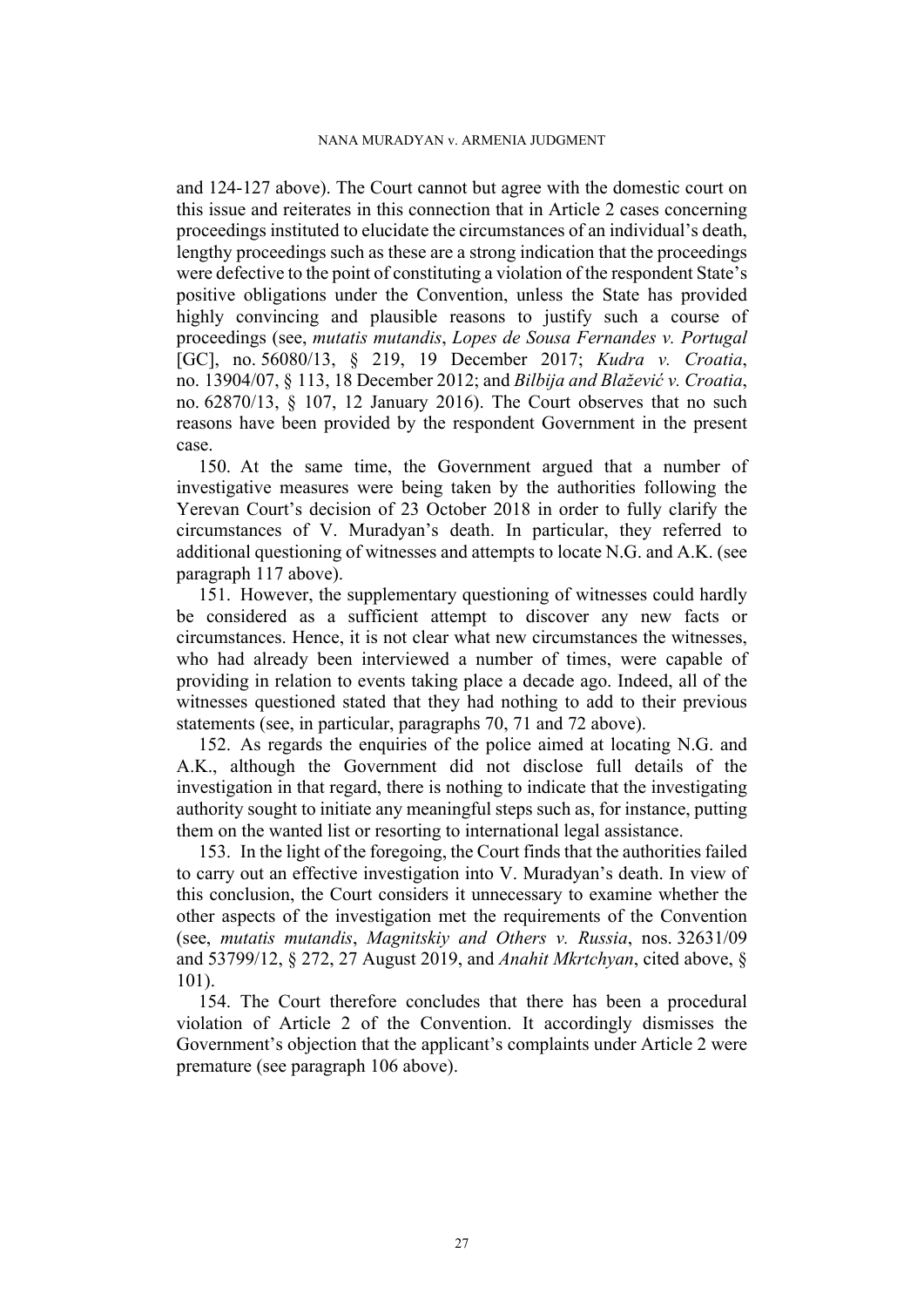## II. APPLICATION OF ARTICLE 41 OF THE CONVENTION

155. Article 41 of the Convention provides:

"If the Court finds that there has been a violation of the Convention or the Protocols thereto, and if the internal law of the High Contracting Party concerned allows only partial reparation to be made, the Court shall, if necessary, afford just satisfaction to the injured party."

## **A. Damage**

156. The applicant claimed 100,000 euros (EUR) in respect of non-pecuniary damage.

157. The Government considered the applicant's claim to be excessive.

158. In view of the nature of the violations found, the Court awards the applicant EUR 20,000 in respect of non-pecuniary damage, plus any tax that may be chargeable.

# **B. Costs and expenses**

159. The applicant also claimed EUR 16 for the postal expenses incurred before the Court.

160. The Government made no submissions in that regard.

161. According to the Court's case-law, an applicant is entitled to the reimbursement of costs and expenses only in so far as it has been shown that these were actually and necessarily incurred and are reasonable as to quantum. In the present case, regard being had to the documents in its possession and the above criteria, the Court awards the sum of EUR 16 covering postal costs in the proceedings before the Court, plus any tax that may be chargeable to the applicant.

# **C. Default interest**

162. The Court considers it appropriate that the default interest rate should be based on the marginal lending rate of the European Central Bank, to which should be added three percentage points.

# FOR THESE REASONS, THE COURT, UNANIMOUSLY,

- 1. *Decides* to join the Government's objection as to the premature nature of applicant's complaints under Article 2 of the Convention to the merits of her complaint under the procedural limb of Article 2 of the Convention, and *dismisses* it;
- 2. *Declares* the application admissible;